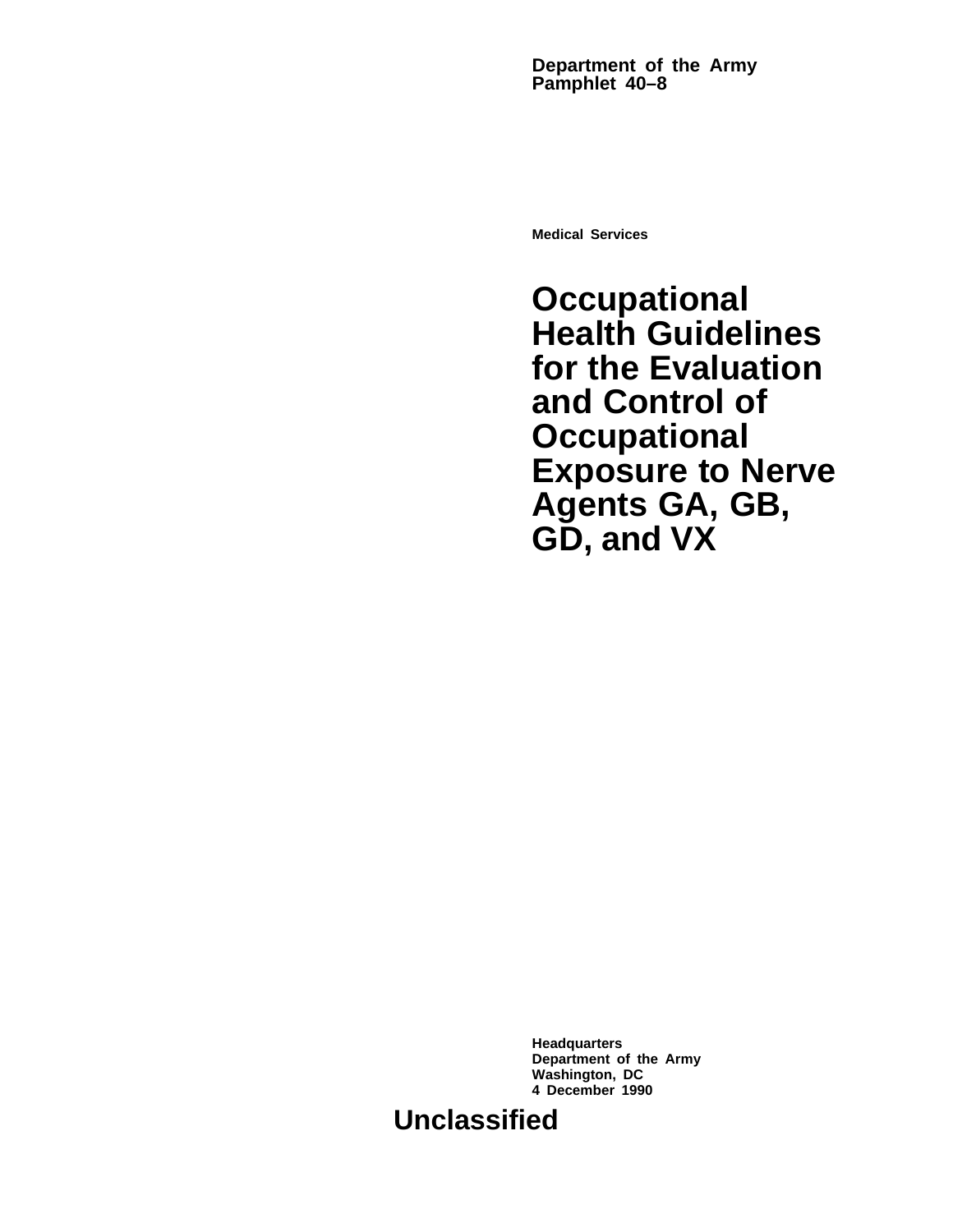# **SUMMARY of CHANGE**

## DA PAM 40–8

Occupational Health Guidelines for the Evaluation and Control of Occupational Exposure to Nerve Agents GA, GB, GD, and VX

This revision is a health related publications developed to complement existing and future Occupational Safety and Health Administration (OSHA) and safety requirements. It--

- o Adds occupational health information about the nerve agents GA, GD, VX (integrated throughout).
- o Updates occupational health information about agents GB (integrated throughout).
- o Explains how to request a waiver or exception (para 1-4).
- o Removes the pregnancy limitations, since teratogenicity studies for agents GB and VX have been negative.
- o Updates guidance about optical inserts (para 2-4c), contact lenses (para 2- 4d), the selection of raspatory protection equipment (para 2-4e), exposure monitoring (para 2-5), recordkeeping requirements (para 3-1), hazard communication information (para 3-3d), and material safety data sheets (para  $3-4)$ .
- o Clarifies the policies with regard to qualitative fit testing using isoamyl acetate and irritant fume (para 2-4e and app C).
- o Aligns tables 2-1 and 2-2 with the format to be used in future Department of the Army safety regulations.
- o Reduces the number of atmospheric monitoring records that must be maintained in the occupational health record by defining criteria for exposure and potential exposure (para 3-1c (2)).
- o Redefines the nerve agent exposure categories A, B, C, and D (para 4-2).
- o Clarifies the role of the surety officer or safety officer in categorizing exposure potential (para 4-2).
- o Clarifies the roles of the installation or activity commander and installation medical authority or designated contract physician in the medical surveillance program (paras 4-4 and 4-5).
- o Establishes responsibility for provided cholinesterase (red blood cellcholinesterase (RBC-ChE)) monitoring for Department of Defense (DOD) contractor employees (para 4-8b).
- o Provides guidance about cholinesterase (RBC-ChE) monitoring for transient visitors (para B-3).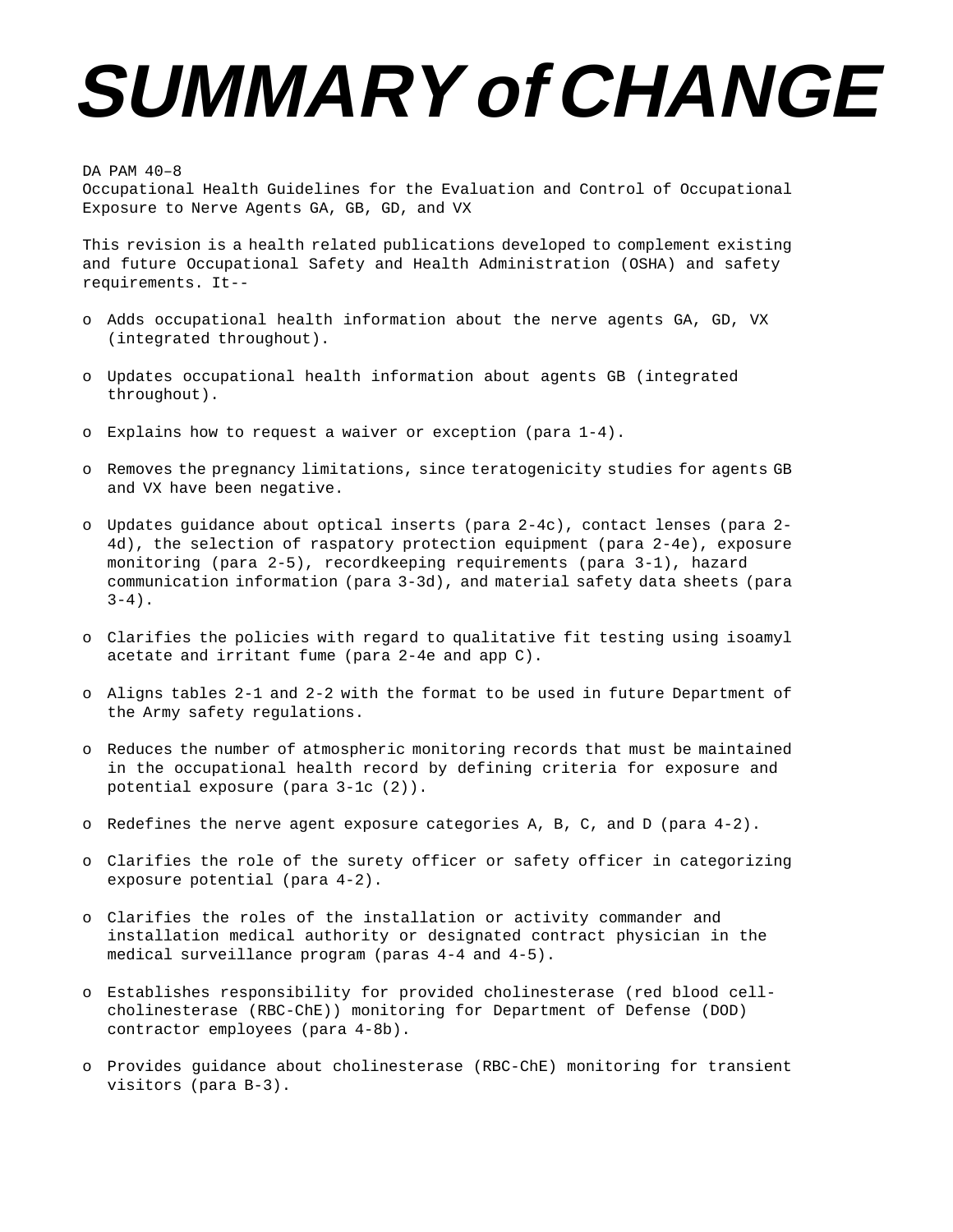- o Defines the examining physician's responsibilities regarding abnormal findings in the preplacement and periodic examinations (paras B-4 and B-8 respectively).
- o Updates guidance on establishing baseline RBC-ChE (para B-12).
- o Updates the diagnosis and treatment guidelines (app D).
- o Defines terms such as designated contract physician, agent operating area, and exposed worker.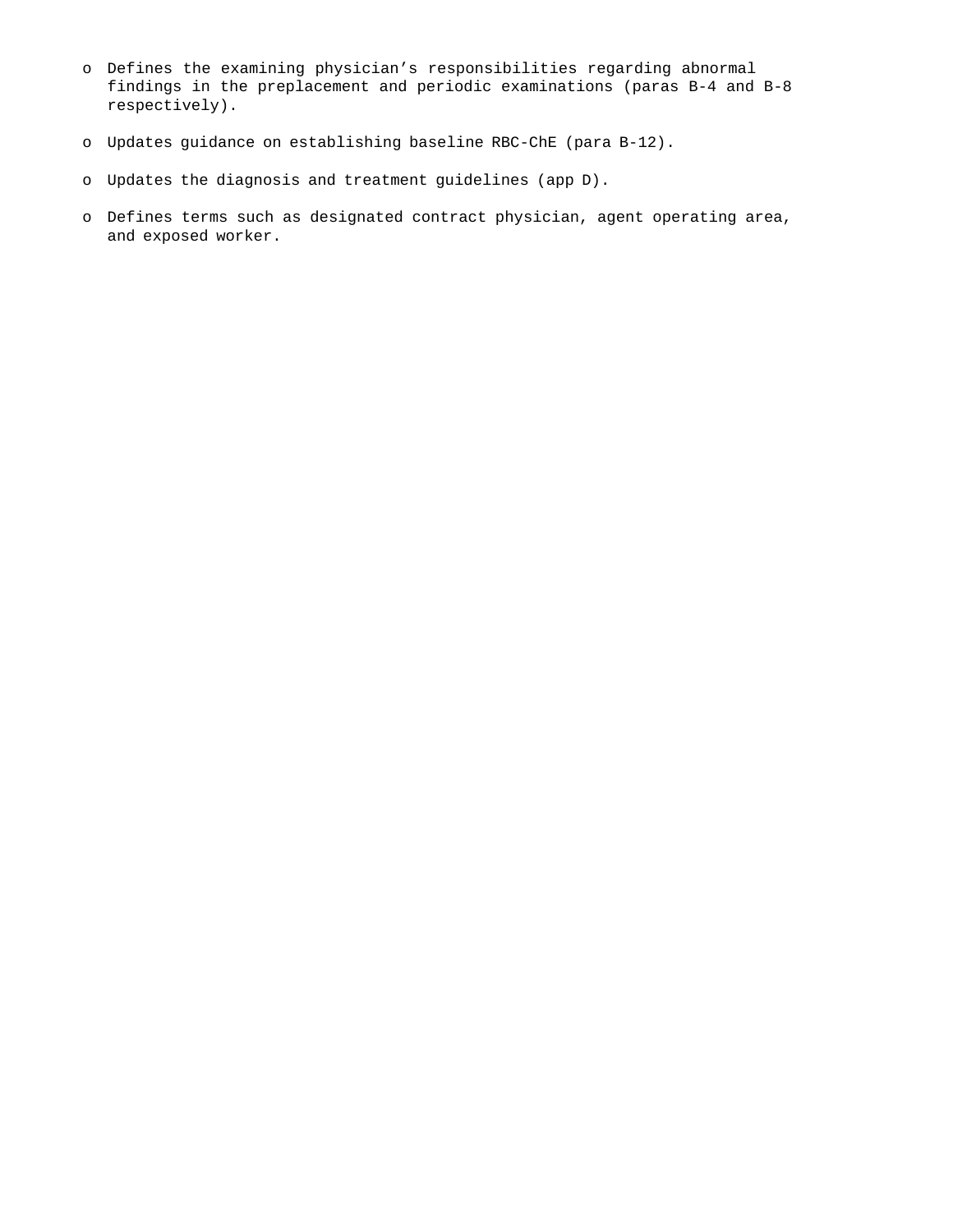**Medical Services**

# **Occupational Health Guidelines for the Evaluation and Control of Occupational Exposure to Nerve Agents GA, GB, GD, and VX**

occupational policies and procedures pertinent to nerve agents GA, GB, GD, and VX. The medical policies and procedures have been aligned with AR 50–6.

**Applicability.** This pamphlet applies to all active U.S. Army commands, agencies, organizations, and DOD contractors with the nerve agent mission. The commander, per AR 385–10, is responsible for ensuring compliance with these guidelines. This included incorporating the guidance provided in this document into the procurement of contractor services initiated after the date of this publication. Preexisting contracts do not require modification.

#### **Proponent and exception authority.** Not applicable.

**Interim changes.** Interim changes to this pamphlet are not official unless they are authenticated by The Adjutant General. Users will destroy interim changes on their expiration dates unless sooner superseded or rescinded.

**Suggested Improvements.** The proponent agency of this pamphlet is the Office of The Surgeon General. Users are invited to send comments and suggested improvements on DA Form 2028 (Recommended Changes to Publications and Blank Forms) directly to HQDA (SGPS-PSP), 5109 Leesburg Pike, Falls Church, VA 22041–3258.

**Distribution.** Distribution of this publication is made in accordance with the requirements of DA Form 12–09–E, block number 4259, intended for command level C for Active Army (Medical Services; Nuclear and Chemical Weapons and Materiel). This publication is not distributed to the Army National Guard or U.S. Army Reserve.

THOMAS F. SIKORA

By Order of the Secretary of the Army:

General, United States Army

CARL E. VUONO

Chief of Staff Official:

Brigadier General, United States Army The Adjutant General

**History.** This UPDATE printing publishes a revision of this publication. This publication has been reorganized to make it compatible with the Army electronic publishing database. No content has been changed.

**Summary.** This pamphlet outlines medical

**Contents** (Listed by paragraph and page number)

Waivers and exceptions • 1–4, *page 1*

Contamination control • 2–3, *page 1* Respiratory protection • 2–4, *page 1* Exposure monitoring • 2–5, *page 2*

Exposure limits • 2–1, *page 1*

**Methods to Control Exposure,** *page 1*

Hygiene practices and facilities • 2–2, *page 1*

Explanation of abbreviations and terms • 1–3, *page 1*

Periodic examination • 4–4, *page 5* Termination examination • 4–5, *page 5* Documentation of examination results • 4–6, *page 5* Accidental exposure • 4–7, *page 5* Cholinesterase activity determinations • 4–8, *page 5*

# **Appendixes**

**A.** References, *page 7*

- **B.** Medical Surveillance Program for Personnel With a Significant Potential for Exposure to Nerve Agents, *page 7*
- **C.** Qualitative Protective Mask Fit Testing, *page 9*
- **D.** Diagnosis and Treatment of Nerve Agent Intoxication: General Information for Healthcare Providers, *page 10*

## **Table List**

Table 2–1: Airborne exposure limits for nerve agents GA, GB, GD, and VX, *page 3*

Table 2–2: Respiratory protective equipment for regulated areas, *page 3*

Table 4–1: Category specific medical surveillance, *page 6*

## **Glossary**

## **Index**

DA PAM 40–8 • 4 December 1990 in the state of the state of the state of the state of the state of the state of the state of the state of the state of the state of the state of the state of the state of the state of the sta

**Unclassified**

#### **Chapter 3 Administrative Requirements,** *page 4* Recordkeeping • 3–1, *page 4*

Information and reporting requirements • 3–2, *page 4* Employee information and training • 3–3, *page 4* Material safety data sheets • 3–4, *page 4*

# **Chapter 4**

**Chapter 1**

**Chapter 2**

**Introduction,** *page 1* Purpose • 1–1, *page 1* References • 1–2, *page 1*

## **Medical Surveillance Program,** *page 4*

General • 4–1, *page 4* Categories • 4–2, *page 5* Preplacement examination • 4–3, *page 5*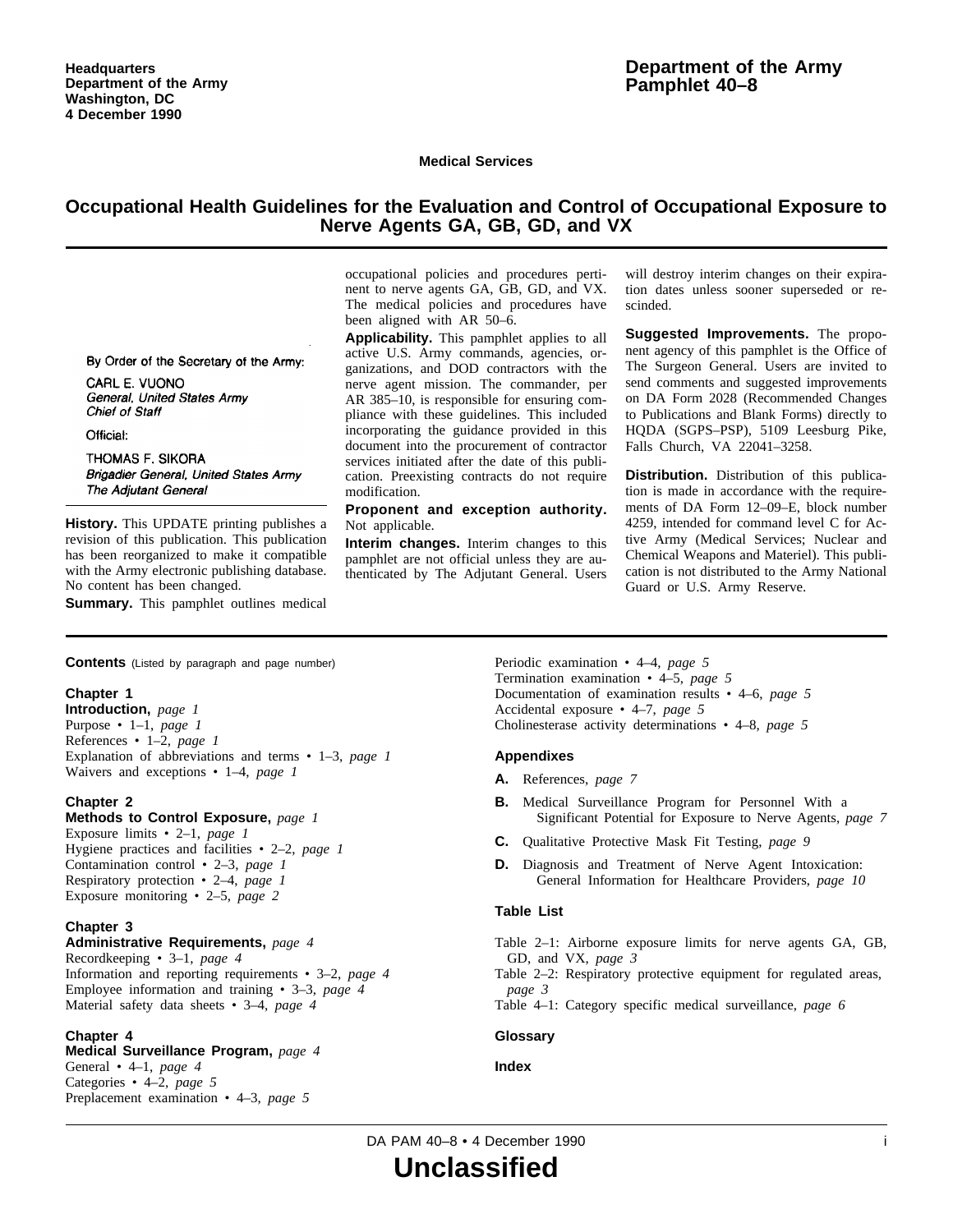**RESERVED**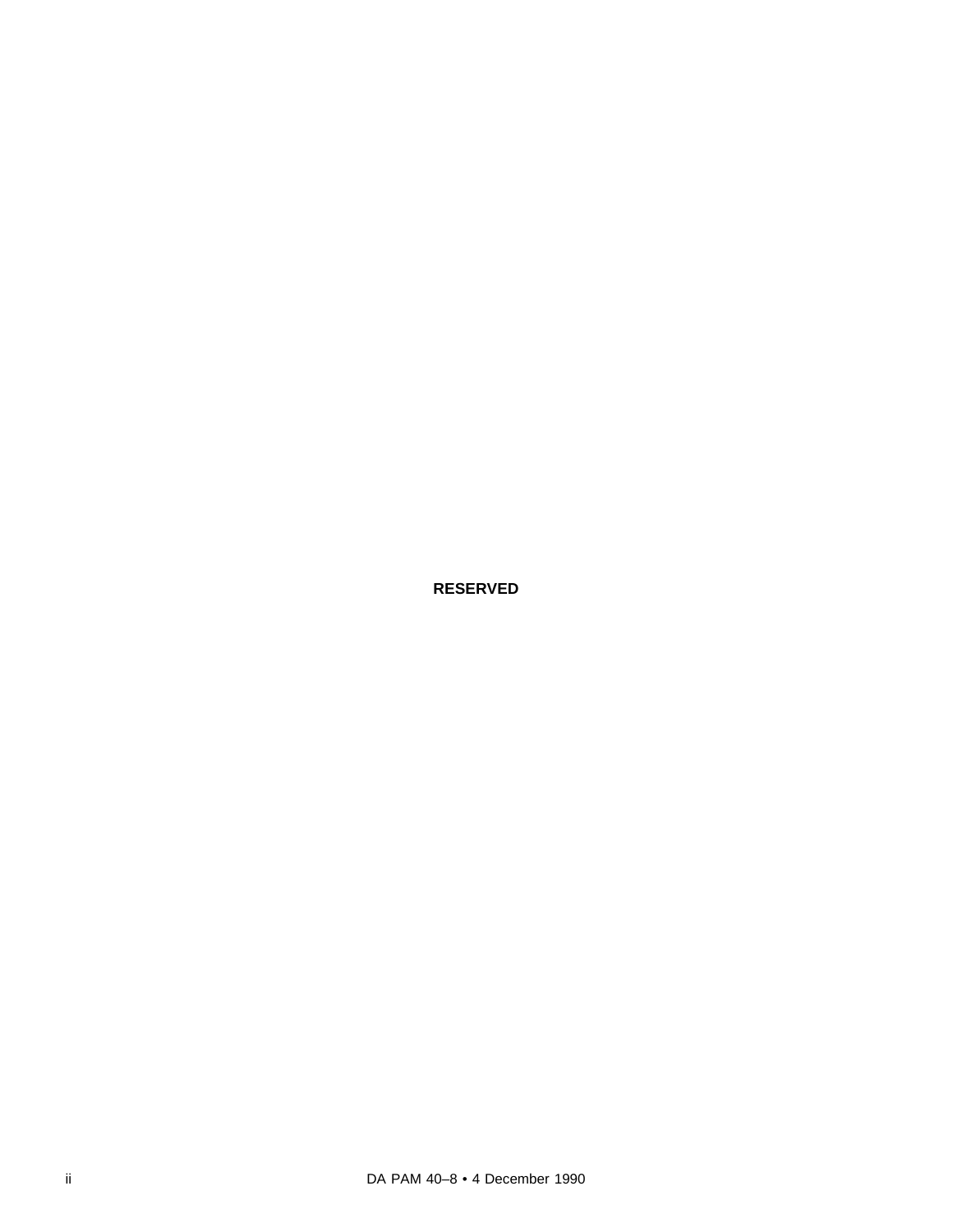# **Chapter 1 Introduction**

#### **1–1. Purpose**

*a.* To comply with AR 50–6 and AR 40–5 this pamphlet establishes a medical surveillance program for all personnel potentially exposed to nerve agents GA, GB, GD, and VX (hereinafter referred to as nerve agents).

*b.* This pamphlet–

(1) Provides occupational health guidance for the evaluation and control of exposures to the nerve agents in industrial, depot, and laboratory operations.

(2) Does not apply to battlefield operations.

#### **1–2. References**

Required and related publications and referenced forms are listed in appendix A.

## **1–3. Explanation of abbreviations and terms**

Abbreviations and special terms used in this pamphlet are explained in the glossary.

#### **1–4. Waivers and exceptions**

*a.* As a minimum, submit the following information to request a waiver or exception:

(1) The reference to the specific standard and to the specific paragraph for which the waiver or exception is being made.

(2) The reasons why the standard cannot be met.

(3) The interim measure used that compensates for the inability to comply with the standard.

(4) The action being taken to meet the standard, and the estimated date the action will be completed.

(5) A statement of the impact if the waiver or exception is not approved.

*b.* Forward the request for waiver, extension of waiver, or exception through command channels to HQDA (SGPS–PSP), 5109 Leesburg Pike, Falls Church, VA 22041–3258.

# **Chapter 2 Methods to Control Exposure**

## **2–1. Exposure limits**

Do not intentionally expose unprotected individuals to–

*a.* Nerve agent airborne concentrations exceeding the limits in table 2–1.

*b.* Direct eye or skin contact with any amount of nerve agent.

#### **2–2. Hygiene practices and facilities**

*a.* Individuals will not store, use, or consume food, beverages, tobacco products, cosmetics, and chewing products in an agent operating area.

*b.* Individuals required to wear protective clothing and equipment must use the clean change area and shower facility.

#### **2–3. Contamination control**

*a.* General

(1) Design airflow from nonagent to agent areas.

(2) Do not exhaust air to the external environment when it contains concentrations of nerve agents above the source emission limits in table 2–1.

(3) Introduce clean makeup air in sufficient volume (see AR 385–64) to–

 $(a)$  Maintain the appropriate negative pressure atmosphere in agent areas.

*(b)* Assure the correct operation of the local exhaust system.

(4) Decontaminated and containerize equipment, material, or other items removed from an agent area to preclude contamination of nonagent areas or the external environment.

(5) Ventilated hoods continually when nerve agents are present.

*b. Engineering controls.* When operationally feasible, use local exhaust ventilation as an engineering control.

(1) For new construction or modification, a laboratory–type hood must provide an average face velocity of 100 plus–or minus 10 linear feet per minute (fpm) through the fully open sash. Use existing laboratory hoods, designed and approved at 150 plus–or–minus 30 linear fpm, until they can be modified. However, verify containment by conducting smoke capture tests.

*(a)* Use a traverse of one measurement per square foot (approximately) to compute the average face velocity.

*(b)* Ensure that individual readings do not deviate from the average face velocity by more than 20 percent.

*(c)* Take measurements every 6 months or when the system has undergone major repairs.

(2) Glove boxes and similar isolated systems must have an average inward velocity of at least 50 linear fpm through open ports or doors or must have 0.25 inch of static pressure on a closed system.

(3) Hoods used only for the storage of double contained agents (that is, no operations) are not subject to upper limits on airflow when the hood sash is lowered and locked for security.

(4) As a minimum, and under both of the following conditions, perform smoke capture testing–

*(a)* When measurements are made, or when any process change has the potential to redirect air patterns.

*(b)* With personnel in their normal working position in front of the hood and with no obstruction to the front of the hood.

*c. Work practices.*

(1) Work practices drastically influence hood performance.

*(a)* During operations, keep nerve agents at least 20 centimeters (7.9 inches) inside the hood sash with the hood sash closed to the smallest opening practical.

*(b)* To ensure adequate airflow, minimize or eliminate storing reagents and equipment in hoods. Use ventilation cabinets when additional storage is needs.

(2) Personnel conducting performance testing and participating in facility design need to be aware of the effects of outside air movement on hood performance. Consider–

- *(a)* Velocity and method of introducing makeup air.
- *(b)* Drafts from open doors or windows.
- *(c)* Flow patterns around the worker.
- *(d)* Proximity to other hoods.
- *(e)* Pedestrian traffic.
- *d. Standing operating procedures (SOPs).*
- (1) The supervisor–
- *(a)* Develops an SOP for each nerve agent operation.
- *(b)* Obtains the local safety officer's approval of each SOP.

*(c)* Posts the SOP in each agent area.

*(d)* Enforces the SOP requirements per AR 50–6, paragraph 6–3.

(2) All individuals working in nerve agent areas must be trained in emergency procedures and be familiar with the SOPs.

(3) All individuals entering nerve agent areas must be familiar with emergency requirements and be accompanied by appropriately trained personnel.

## **2–4. Respiratory protection**

*a. Program.* The installation or activity commander establishes the respiratory protection for nerve agent operations according to AR 11–34 and TB MED 502/DLAM 1000.2.

*b. Medical evaluation.* Do not assign individuals to tasks requiring the use of respirators until the installation medical authority (IMA) or the designated contract physician–

(1) Performs the medical evaluation (see app B).

(2) Determines whether the–

*(a)* Individual is able to perform the necessary tasks while wearing a respirator, or

*(b)* Individual's use of a respirator impairs the safety or health of the individual or others.

*c. Optical inserts.*

(1) The installation or activity commander procures optical inserts according to the criteria in AR 40–3, paragraph 4–20, and AR 40–63/NAVMEDCOMINST 6810.1/AFR 167–3, table 1–1.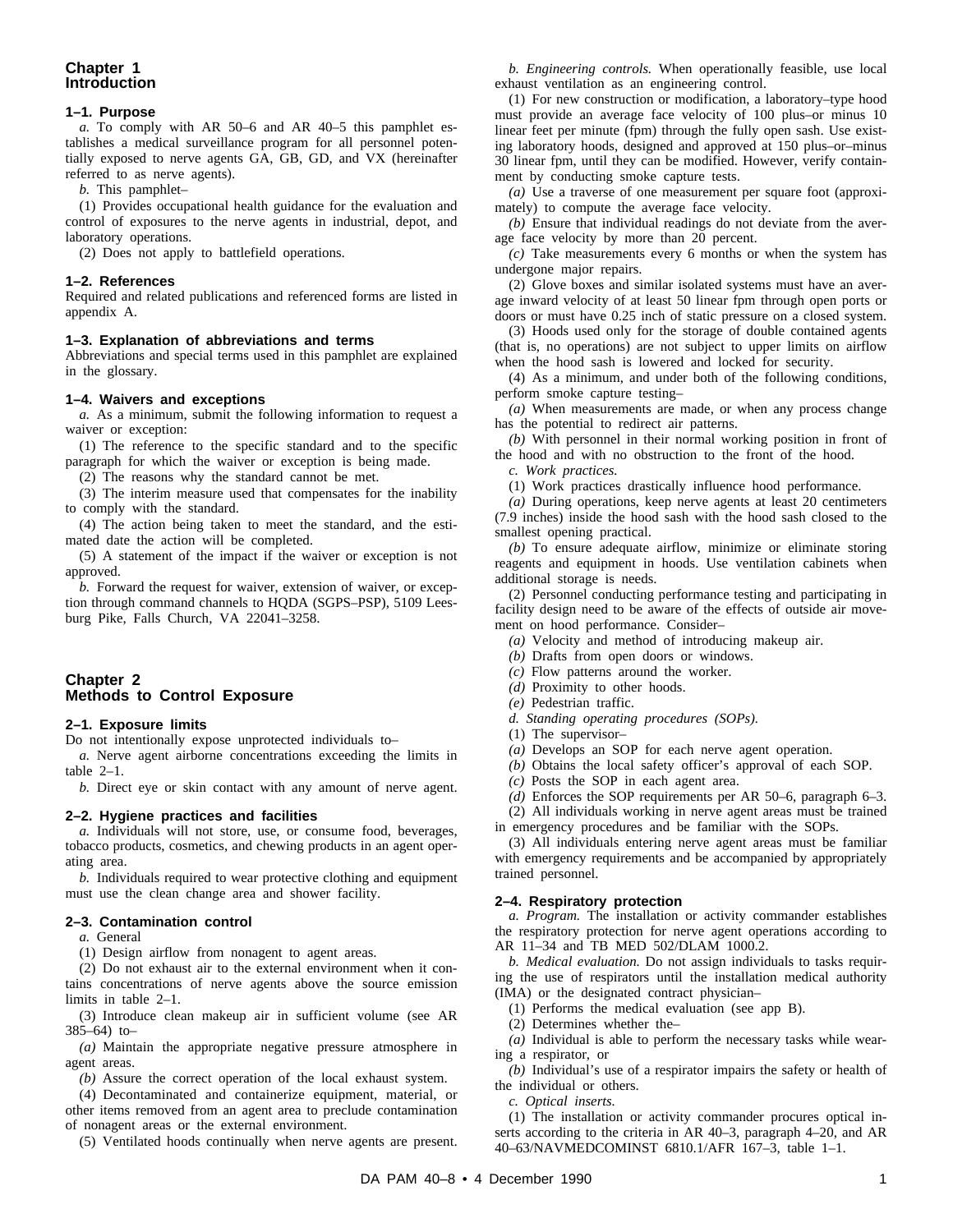(2) The certifying official will not allow individuals to be assigned to or maintained in positions requiring access to nerve agent surety material if the person has poor visual acuity requiring the use of glasses but does not have mask or lens inserts. Mask issue personnel will not issue the respirator until the required inserts are available. The IMA or designated contract physician may make exceptions on an individual basis.

(3) Eye clinic or appropriately trained personnel will–

*(a)* Initially place the inserts in the respirator to ensure proper placement.

*(b)* Instruct the worker about the proper care and subsequent placement of the inserts.

*(c)* Instruct the mask issue personnel in the placement of optical inserts.

*d. Contact lenses.*

(1) Workers may not wear contact lenses under the respirator in areas where potential exposure to nerve agents exist.

(2) Infrequent visitors may wear contact lenses, even if full–facepiece respirators are worn. However, an escort must accompany them.

*e. Selection of respiratory protective equipment.*

(1) The selection of appropriate respiratory protection for nerve agent operations must take into account the–

*(a)* Exposure profile of the worker to the nerve agent.

*(b)* Oxygen content of the environment.

*(c)* Operational considerations of wearing particular types of respiratory protection. Qualitatively fit test all workers who wear respirator protection. Qualitatively fit test all workers who wear respiratory protective devices (see para C–1). If workers fail the odor sensitivity test for detecting isoamyl acetate, perform qualitative fit tests using the irritant fume protocol in paragraph C–2. Never wear air–purifying protective masks (for example, the M9, M17, or M40 series or other certified equivalent masks) in oxygen deficient atmospheres (that is, oxygen concentrations  $<$  19.5 percent).

(2) The following are general guidelines for the use of respiratory protection in nerve agent operations.

*(a)* No unprotected agent worker will be intentionally exposed to 8–hour time weighted average (TWA) chemical agent concentrations exceeding 0.0001 mg/m3 for GA or GB, 0.00003 mg/m3 for GD, and 0.00001 mg/m3 for VX.

*(b)* Exposure to airborne chemical agent concentrations greater than 2,000 times the nerve agent exposure limits in (a) above exceed the protective capability of the M9, M17, and M40 series masks. Under these conditions (that is  $\zeta$  < 0.2 mg/m3 for GA or GB,  $\zeta$  0.06 mg/m3 for GD,  $\lt$  0.02 mg/m3 for VX as an 8-hour TWA), use respiratory protection devices with higher protection factors than 2, 000 to ensure compliance with the health standards. The National Institute for Occupational Safety and Health/Mine Safety and Health Administration (NIOSH/MSHA) approved, pressure demand, full facepiece self–contained breathing apparatus (SCBA) or supplied air respirator with protective ensemble is recommended. Examples of such protective ensembles include the toxicologic agent protective ensemble, self–contained (TAPES), the self–contained toxic environment protective outfit–interim, and the demilitarization protective ensemble (DPE). For emergency masked escape from these atmospheres, the M9, M17, or M40 mask is acceptable.

(3) Table 2–2 provides the operational implementation of these general guidelines for the selection of respiratory protective equipment. DA safety is the proponent for this table. (See AR 385–61 and AR 385–64.)

*f. Respiratory facepiece seal.* Do not wear respirators equipped with a facepiece if facial hair–

(1) Comes between the sealing periphery of the facepiece and the face, or

(2) Interferes with valve functions. (See AR 11–34, American National Standard Institute (ANSI) Z88.2 standard, para 3.5.8 and TB MED 502/DLAM 1000.2, para 2–7b(4).)

#### **2–5. Exposure monitoring**

*a. Routine operations.*

(1) *Monitoring.* The installation or activity commander will conduct continuous monitoring as prescribed in the memorandum, DACS–SF, Office of the Chief of Staff, 2 February 1990, subject: Changes to Department of the Army (DA) Toxic Chemical Agent Safety Policy, to determine the appropriate level of worker protective clothing.

(2) *Air samples.*

*(a)* The installation or activity commander will collect representative general area air samples. Representative samples should be interpreted as meaning low level monitoring in the worker's immediate vicinity, at a sufficient number of points to capture the worker's exposure profile during those agent operations, and at a sampling height that reflects where the worker's breathing zone is expected to be. (Are agent operations being conducted with workers lying on the floor, sitting on chairs, or standing on ladders?)

*(b)* When technology is available, collect full–period consecutive samples from the breathing zone of individuals performing the agent operation tasks.

*b. New agent operations.*

(1) Monitor during the first 5 days to verify the adequacy of the engineering controls.

(2) *Remonitor–*

*(a)* Quarterly for 1 operating day, or

*(b)* Following any significant damage or repairs to the ventilation system, or

*(c)* Following significant changes in the operation (remonitoring is not required if the only change is to an agent of lower volatility).

*c. Cleanup after a spill or accidental release.* Conduct general area monitoring to confirm that the atmospheric concentrations do not exceed the exposure limits for the agent worker in table 2–1.

*d. Exposure measurements.* For airborne nerve agent monitoring equipment, use a method of measurement that–

(1) Has an accuracy of plus–or–minus 25 percent at the 95 percent confidence level.

(2) Demonstrates the accuracy and precision over the range of 0.5 to 2.0 times the airborne exposure limits in table 2–1. Table 2–1 (page 5) Table 2–2 (page 5)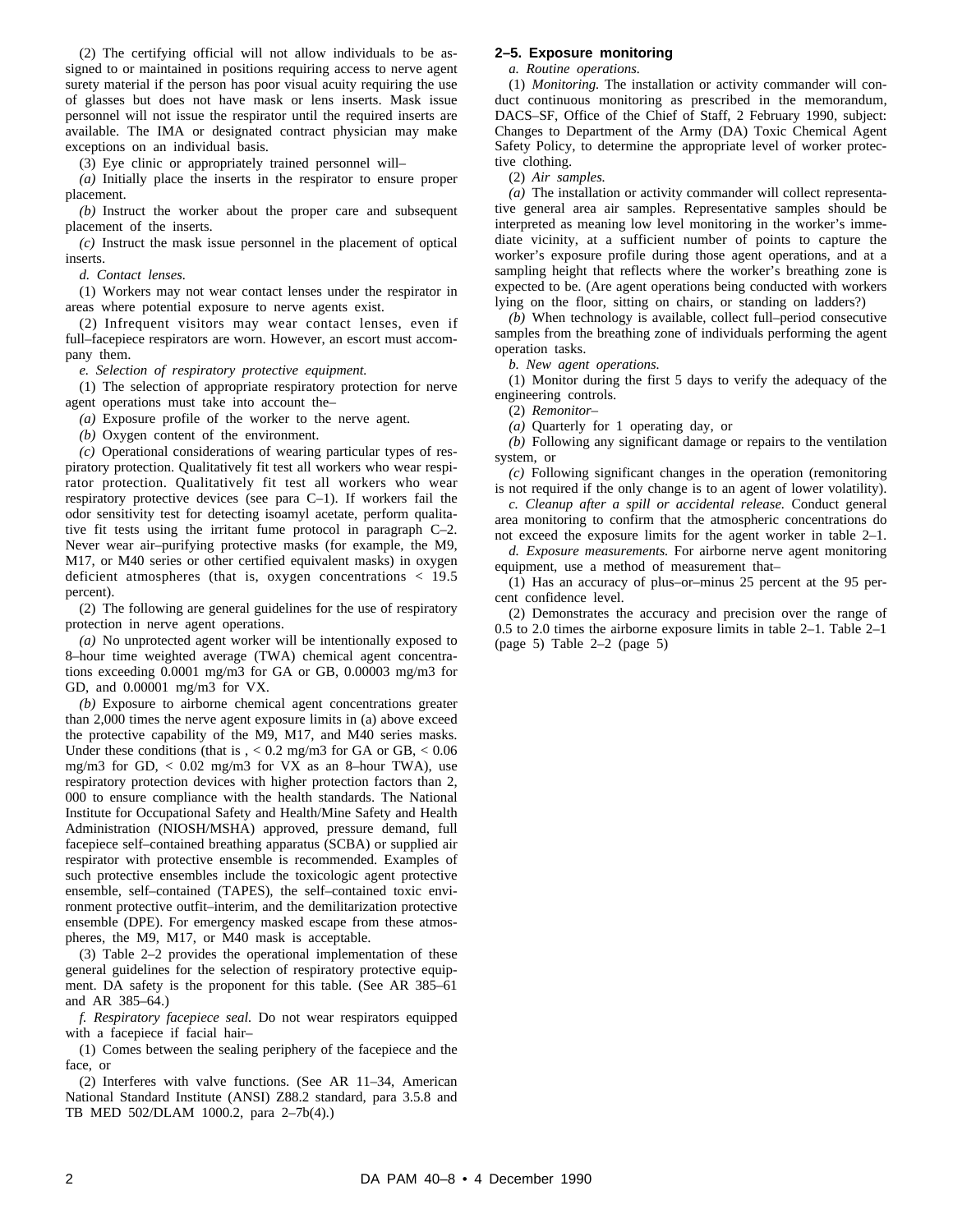#### **Table 2–1 Airborne exposure limits for nerve agents GA, GB, GD, and VX1**

|                                                                 |                     | Nerve agents $(mg/m3)$ |                     |
|-----------------------------------------------------------------|---------------------|------------------------|---------------------|
| Scenario                                                        | GD                  | GA/GB                  | VX                  |
| Agent worker<br>8-hour TWA in any work shift                    | 0.00003             | 0.0001                 | 0.00001             |
| General population<br>72–hour TWA<br>Ceiling Value <sup>2</sup> | 0.000003<br>0.00003 | 0.000003<br>0.0001     | 0.000003<br>0.00001 |
| Source emission limit <sup>3</sup>                              | 0.0001              | 0.0003                 | 0.0003              |

Notes:

<sup>1</sup> No individual will be intentionally exposed to direct skin or eye contact with any amount of solid or liquid nerve agent or to any solid materials contaminated with agent.

<sup>2</sup> Ceiling value normally refers to the maximum exposure concentration at any time, for any duration. Practically, it may be an average value over the minimum time required to detect the specified concentration.

<sup>3</sup> Source emission limits are primarily an engineering guideline. These limits should—

a. Be attainable by a well designed and well operated incineration facility;

b. Give an early indication of upset conditions; and

c. Be accurately measurable in a timely manner.

## **Table 2–2 Respiratory protective equipment for regulated areas1**

|                                                                                                                                                                                                                                                                                                                                                                                                                                                                                                                                                                                                                                                                 |                             | Employee exposure potential <sup>2</sup> to agents (mg/m <sup>3</sup> ) |                             |
|-----------------------------------------------------------------------------------------------------------------------------------------------------------------------------------------------------------------------------------------------------------------------------------------------------------------------------------------------------------------------------------------------------------------------------------------------------------------------------------------------------------------------------------------------------------------------------------------------------------------------------------------------------------------|-----------------------------|-------------------------------------------------------------------------|-----------------------------|
| Occupational scenario                                                                                                                                                                                                                                                                                                                                                                                                                                                                                                                                                                                                                                           | GD                          | GA/GB                                                                   | <b>VX</b>                   |
| Unmasked agent workers<br>A full facepiece, chemical canister, air-purifying protective mask will be on hand<br>for escape. (The M9, M17, and M40 series are acceptable for this purpose. Other masks<br>certified as equivalent may be used. $4$ )                                                                                                                                                                                                                                                                                                                                                                                                             | $\leq 0.00003^{3}$          | $\leq 0.0001^{3}$                                                       | $\leq 0.00001^{3}$          |
| Masked personnel in routine operations<br>a. A NIOSH/MSHA-approved, pressure demand, full facepiece SCBA or supplied-air<br>respirator with escape air cylinder may be used.<br>b. Alternatively, full facepiece, chemical canister, air-purifying protective mask (that<br>is, M9, M17, M40 series mask, or other mask certified as equivalent) is acceptable. <sup>4</sup>                                                                                                                                                                                                                                                                                    | > 0.00003<br>to $\leq 0.06$ | > 0.0001<br>to $\geq 0.2$                                               | > 0.00001<br>to $\geq 0.02$ |
| Personnel conducting emergency operations or operations in unknown but potentially high<br>agent concentrations<br>a. A NIOSH/MSHA-approved, pressure demand full facepiece SCBA or supplied-air<br>respirator suitable for use in high agent concentrations with protective ensemble. <sup>56</sup><br>b. During emergency operations, use the best available respiratory protection and<br>personnel ensemble. If protection in a above is not available, a full facepiece, chemical<br>canister, air-purifying protective mask with hood is acceptable. Currently, only the M9<br>series protective mask with M11 canister or M40 series mask is acceptable. | > 0.06                      | > 0.2                                                                   | > 0.02                      |

Notes:

<sup>1</sup> Qualitatively fit test all workers required to wear respiratory protective devices. Quantitative fit testing may be performed using surrogate masks.

<sup>2</sup> Based on an 8-hour TWA measurement, All values on this table are 8-hour TWA unless otherwise noted. The stated or permissible TWA is the concentration to which nearly all workers may be repeatedly exposed, for a normal 8-hour workday, day after day, without adverse effect. TWAs permit excursions above the limit provided they are compensated by equivalent excursions below the limit during the workday. Excursions above the TWA should be controlled even where the 8-hour TWA is within recommended limits.

<sup>3</sup> Determined by continuous monitoring (see para 2-5a).

<sup>4</sup> Air-purifying masks may not be used in oxygen deficient atmospheres (that is, less 19.5 percent oxygen).

<sup>5</sup> Examples of such protective ensembles include TAPES and the DPE.

<sup>6</sup> For emergency masked escape, a full facepiece, chemical canister, air-purifying protective mask (M9, M17, M40, or other certified equivalent) is acceptable.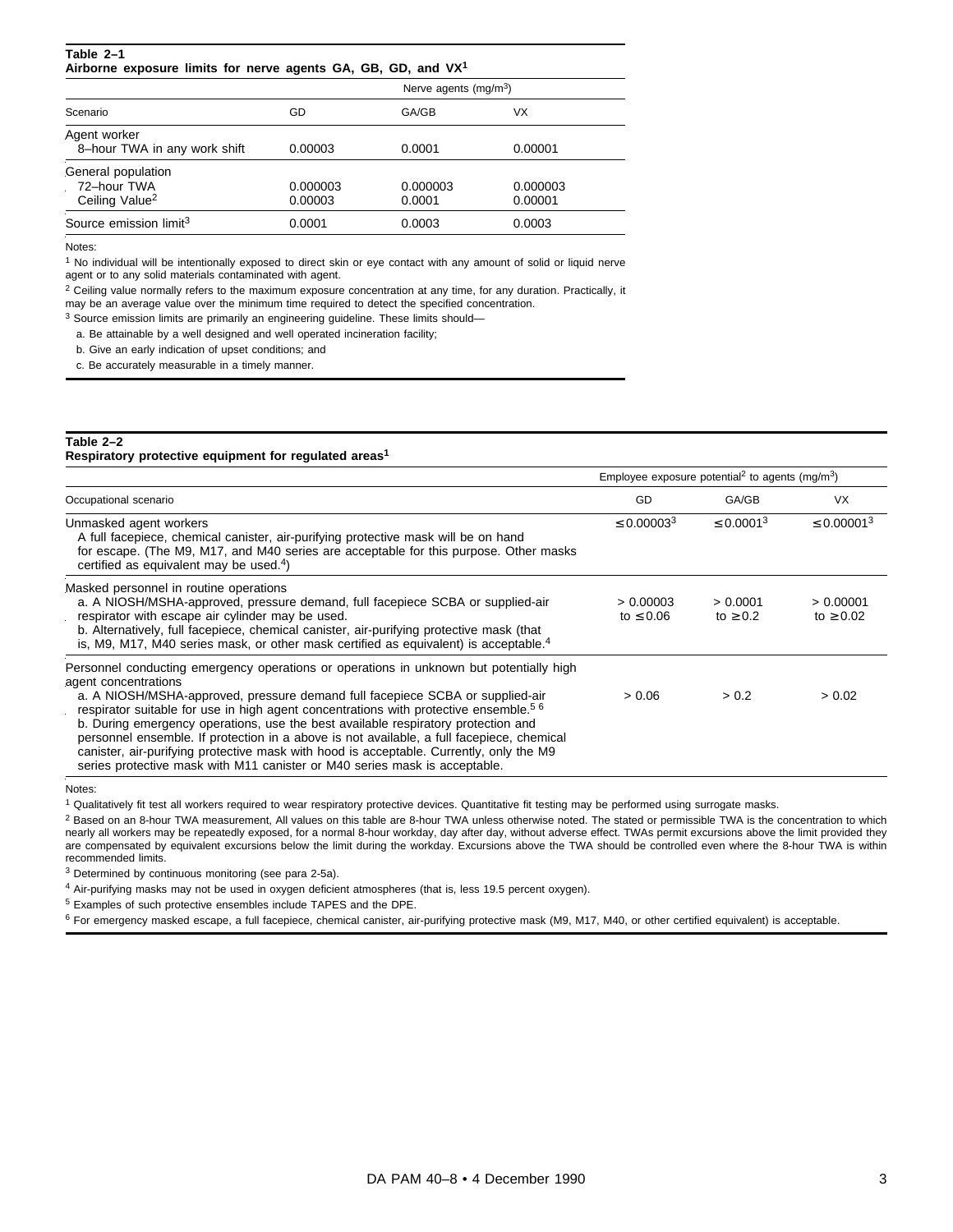# **Chapter 3 Administrative Requirements**

## **3–1. Recordkeeping**

*a. General.* The examining physician documents any potential exposure to nerve agents (including an estimate of exposure and the type of personal protective equipment (PPE) used) in the occupational health record if–

(1) An employee working in an agent operating area exhibits signs or symptoms of nerve agent intoxication.

(2) Medical surveillance findings or breaches in PPE suggest that properly protected workers were potentially exposed.

*b. Maintenance.* The IMA or designated contract physician ensures the employee's occupational health record is maintained for the duration of the individual's employment, plus 30 years. (See AR 25–400–2, AR 340–17, AR 340–21, sec 20, part 1910, title 29, Code of Federal Regulations (29 CFR 1910.20), and FPM Supplement 293–31.)

*c. Atmospheric monitoring records. Documentation of atmos*pheric sampling, even for negligible results, is important in assessing the present and past exposure history and in meeting legal requirements.

(1) *The installation or activity commander–*

*(a)* Designates who maintains the monitoring records.

*(b)* Assures that the personnel are qualified to interpret, correlate, and forward the results to the IMA or designated contract physician.

(2) The IMA or designated contract physician incorporates atmospheric monitoring data on exposed workers or potentially exposed workers into the occupational health record using a DA Form 4700 (Medical Record–Supplemental Medical Data) or other appropriate forms. (See the definition of an exposed worker and potentially exposed worker in the glossary.) Any record of exposure or potential exposure above the levels prescribed in table 2–1, must include–

*(a)* The date, number, duration, location, and results of each of the samples taken.

*(b)* A written description of the sampling and analytical methods used, or a reference to a publication in the open literature describing these methods.

*(c)* They type of PPE used.

*d. Employee access.* The IMA or designated contract physician–

(1) Removes all personal identifiers from the atmospheric sampling results (after incorporating data into the occupational health record if appropriate) and forwards recommendations to the supervisor for posting in the work area.

(2) Provides the affected individuals, former employees, or their designated representatives access to the atmospheric sampling records.

(3) Makes available the medical examination records required by appendix B for inspection and copying per AR 40–66, AR 50–6, 29 CFR 1910.20, and FPM Supplement 293–31.

#### **3–2. Information and reporting requirements**

*a.* The surety officer, in coordination with other appropriate personnel, provides the following information to the examining physician:

(1) A copy of this pamphlet.

(2) A written description of the affected individual's duties as they relate to the potential exposure.

(3) The individual's potential exposure (measured or estimated).

(4) A description of any PPE used or to be used.

*b.* If an individual is removed from work because of signs and symptoms commonly associated with exposure to nerve agents, the IMA or designated contract physician ensures that the occurrence is–

(1) Immediately reported to the certifying official per AR 50–6.

(2) Reported in the Special Telegraphic Report of Selected Condition (RCS MED–16(R4)) as an occupationally related illness per AR 40–400.

(3) Noted in the remarks section of the DA Form 3076 (Army

Occupational Health Report) covering the exposure period per AR 40–5.

(4) Reported to the safety officer.

(5) Documented in the occupational health record.

#### **3–3. Employee information and training**

*a.* Employee health education program. The IMA or designated contract physician coordinates with the installation commander to establish a health education program to inform employees of–

(1) Contamination control (see para 2–3).

(2) Respiratory protection (see para 2–4).

(3) Purpose and description of the medical surveillance program (see chap 4 and app B).

*b.* Employee health training. The IMA or designated contract physician reviews and approves all SOP's related to employee training such as contamination avoidance, personal protection, decontamination procedures, buddy–aid, self–aid, and essential first aid practices.

*c.* Access to health education material. The IMA or designated contract physician coordinates with the installation commander to ensure that a copy of all materials used in the health education program or training are readily available to all individuals with the potential for exposure.

*d. Hazard communication information.*

(1) The installation commander, through a written hazard communication program, defines the mechanisms for training workers about the potential exposure to nerve agents and the protective measures necessary for the job.

(2) Include the following nerve agent–specific items in employee hazard communication training:

*(a)* An explanation of the types of operations in the individual's workplace that involve potential nerve agent exposure.

*(b)* Methods used by the installation to recognize and evaluate potential work area exposures.

*(c)* An explanation of the potential acute and chronic health effects associated with nerve agent exposure.

*(d)* Protective measures to include administrative and engineering controls, PPE, safe work practices, and emergency procedures to include self–aid, buddy–aid, first aid, and decontamination.

*(e)* An explanation of the nerve agent material safety data sheet (MSDS) and applicable SOP's to ensure that nerve agent material are handled and stored per SOP's and regulations.

*(f)* Emergency evacuation and notification procedures.

(3) Methods of instruction may include formal classes, work area meetings, and audiovisual presentations as appropriate. As a minimum, annually repeat health–related training  $((2)(c)$  and  $(d)$  above). The IMA or designated contract physician will provide technical assistance, monitor selected training sessions, and approve, in writing, the program of instructions and lesson plans.

(4) Document hazard communication training, in writing, to include the signature of both the trainee and the approving authority. Document training for all DA employees on DD Form 1556 (Request, Authorization, Agreement and Certification of Training and Reimbursement) or other appropriate forms, and incorporate it as a permanent part of the official personnel folder.

#### **3–4. Material safety data sheets**

*a.* The employee must have direct access to the MSDSs' content and location. The MSDSs are products of the material developer. To obtain copies of the current MSDSs, contact the Chief, Safety Office, U.S. Army Chemical Research, Development and Engineering Center, ATTN: SMCCR–SFS, Building E5101, Aberdeen Proving Ground, MD 21010–5423 (DSN/AUTOVON 584–4411).

*b.* Since the MSDSs' contents may change with time, the MSDSs may not always represent the medical guidance provided by the Office of the Surgeon General.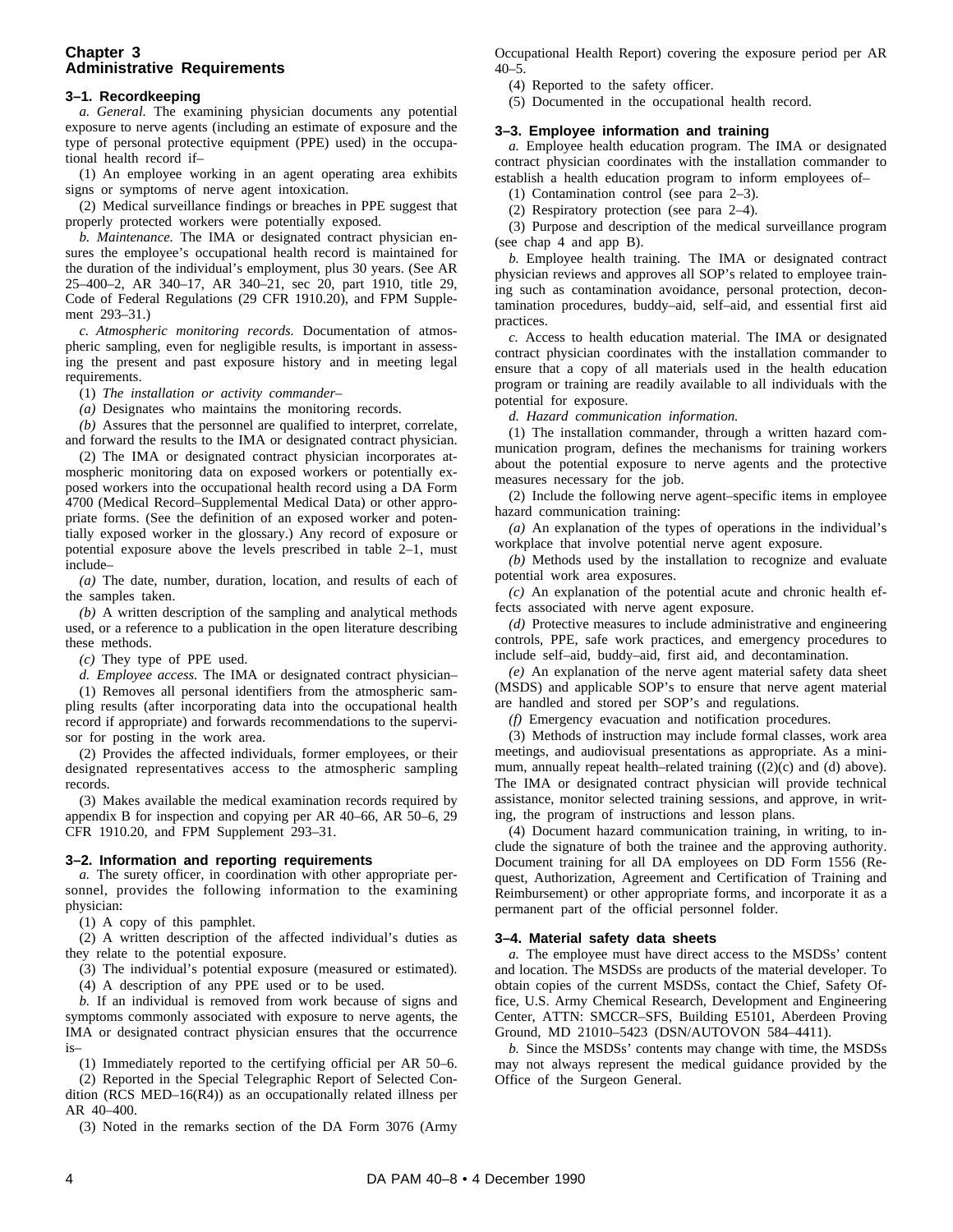# **Chapter 4 Medical Surveillance Program**

#### **4–1. General**

*a.* The IMA or designated contract physician establishes the medical surveillance program for personnel with a significant potential for exposure to nerve agents (see app B). Personnel with a high risk of potential exposure will receive the most extensive examinations.

*b.* Table 4–1 presents the category specific medical surveillance requirements.

*c.* Appendix D provides the information on the diagnosis and treatment of nerve agent intoxication.

## **4–2. Categories**

The surety officer or safety officer, in coordination with the IMA, categorizes all personnel with any potential for exposure.

*a.* Category A includes personnel with a high risk of potential exposure (see definition in glossary) due to the nature of the agent operations being conducted. Examples of such operations might include (but are not limited to) storage monitoring inspections of M55 rockets, periodic inspections, toxic chemical munition maintenance operations that involve movement of munitions from storage locations, work in known contaminated environments, and first entry monitoring. Category A personnel may be routinely required to work for prolonged periods in high level of nerve agents where the use of either of the following are required:

(1) Toxicological agents protective (TAP) ensembles, or

(2) Protective ensembles with self-contained or supplied-air breathing apparatus.

*b.* Category B includes personnel with (both)–

(1) A low risk or infrequent potential exposure to nerve agents in routine industrial, laboratory, or security operations. Examples of such operations might include (but are not limited to) daily site security checks and accident/incident response by initial response force members.

(2) Job requirements involving the prolonged wearing of protective ensembles during training and emergency responses.

*c.* Category C includes personnel with minimal probability of exposure to nerve agents even under accident conditions, but whose activities may place them in close proximity to agent areas.

*d.* Category D includes transient visitors to agent areas where there is a potential for exposure and who are not included in the medical surveillance program for nerve agents at the visited installation. (See para  $B-3c(1)$ .)

## **4–3. Preplacement examination**

*a. General.* All personnel assigned to work involving the potential exposure to nerve agents will receive a medical examination to document that they–

(1) Exhibit no physical, mental, or emotional impairment that may result in a higher vulnerability to nerve agent exposure.

(2) Are physically and mentally able to wear and use the required protective clothing and equipment.

*b. Requirements.*

(1) All medical procedures required by this document are–

*(a)* Performed by or under the supervision of the IMA or designated contract physician.

*(b)* Provided without cost to the employer.

(2) Appendix B, section I, details the preplacement examination requirements by category of potential exposure.

*c. Examination*

(1) An acceptable preplacement examination is–

*(a)* Any medical examination conducted within 90 days prior to

work assignment involving the potential exposure to nerve agents. *(b)* Consistent with the requirements outlined in appendix B, section I.

(2) If the medical examination described in (1)(a) above was not conducted specifically as a preplacement examination for work involving the potential exposure to nerve agents, the IMA or designated contract physician–

*(a)* Reviews the examination results.

*(b)* Renders a written opinion in the occupational health record as to its acceptability.

(3) If the medical examination described in (1)(a) above does not include all of the preplacement examination requirements described in appendix B, section I, the MIA or designated contract physician must perform the procedures which were omitted.

## **4–4. Periodic examination**

The installation or activity commander ensures that all personnel assigned to work in areas involving potential exposure to nerve agents will receive the appropriate periodic examinations to include RBC–ChE monitoring. Appendix B, section II, details the periodic examination requirements by category of potential exposure. The IMA or designated contract physician performs the appropriate category specific or periodic examination and informs the installation or activity commander of those individuals who do not have up–to–date periodic examinations.

#### **4–5. Termination examination**

*a.* The IMA or designated contract physician performs a termination examination on individuals within 30 days before or after removal from the program. See appendix B, section III.

*b.* Individuals who are included in a medical surveillance program for 3 months or less do not require termination examinations, unless there has been documented evidence of exposure to nerve agents.

*c.* The installation or activity commander ensures that a termination examination to included RBC–ChE determination be given to workers who–

(1) Have been in the chemical surety program for more than 3 months.

(2) Are either permanently disqualified or administratively terminated from the chemical surety program. (See AR 50–6, chap 3, sec IV.)

## **4–6. Documentation of examination results**

The examining physician records the written opinion in the occupational health record for each medical evaluation. This opinion includes–

*a.* The results of the medical examination and testing.

*b.* A statement about any detected medical condition that would place the individual's health at an increased risk of impairment if exposed to nerve agents.

*c.* Any recommended limitations on the potential exposure to nerve agents or on the use of protective clothing and equipment.

*d.* A statement that the employee has been informed of the above.

## **4–7. Accidental exposure**

If an individual has been accidentally exposed or potentially exposed, the examining physician–

*a*. Provides the appropriate medical examinations, RBC-ChE monitoring, and emergency treatment.

*b.* Documents the occupational health records with an opinion of the exposure effect.

*c.* Records any atmospheric monitoring measurements in the occupational health record (see para 3–1c(2)).

#### **4–8. Cholinesterase activity determinations**

*a. Quality assurance.*

(1) The U.S. Army Quality Assurance and Referral Center for Cholinesterase Testing, Department of Pathology and Area Laboratory Services, Fitzsimons Army Medical Center manages the external quality assurance program for cholinesterase activity determinations.

(2) All activities performing RBC–ChE activity determinations according to this pamphlet must participate in this external quality assurance program.

*b. Monitoring RBC–ChE for DOD contractor employees.*

 $(1)$  The installation's Army medical treatment facility (MTF)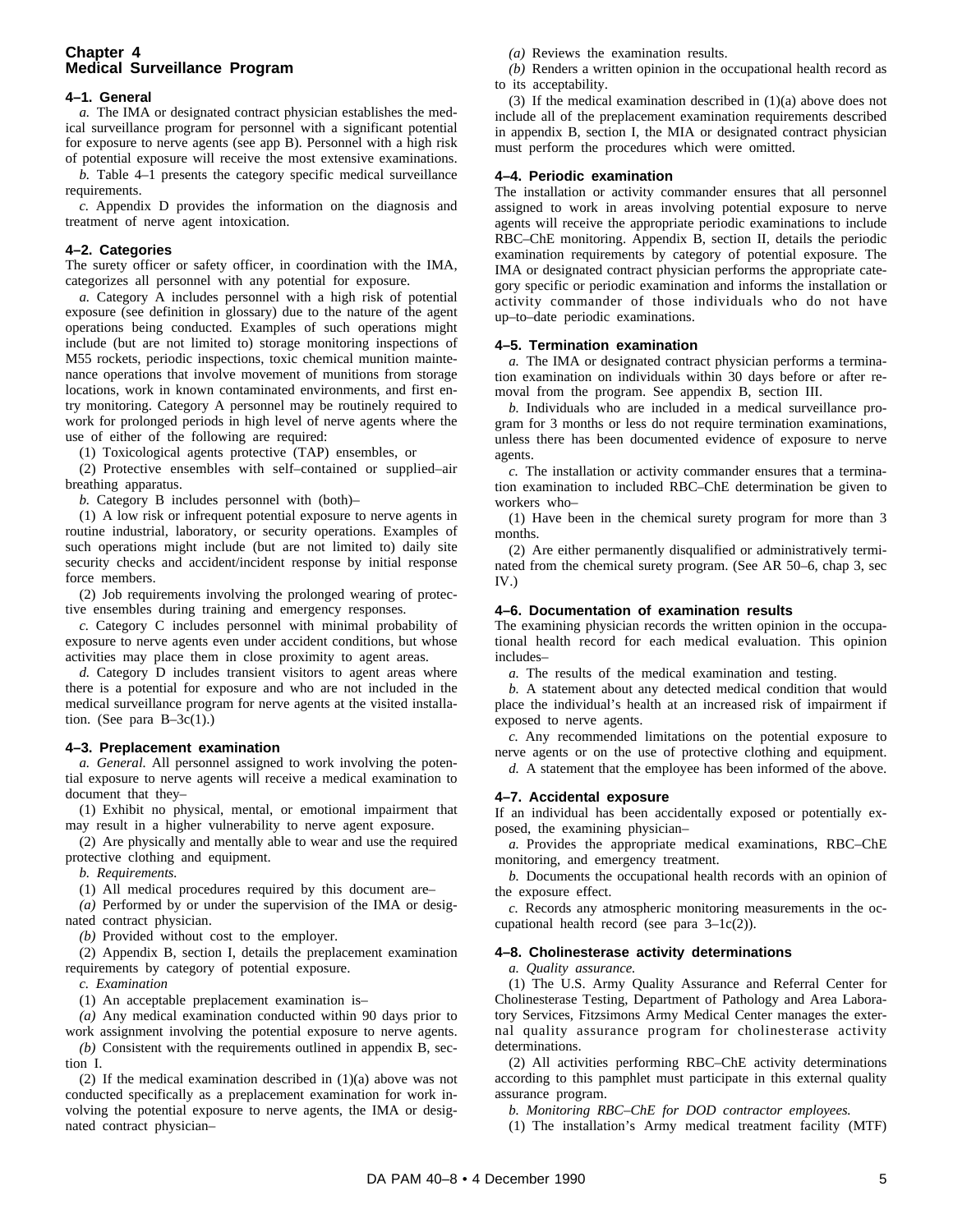provides RBC–ChE monitoring for DOD contractor employees on a reimbursable basis per AR 40–3, paragraph 4–50.

(2) The MTF cholinesterase laboratory performing the test maintains the results in a log. Each log entry must include the patient's name, social security number, and the absolute value in delta pH units. Keep this log for the duration of employment plus 30 years.

(3) The IMA forwards the RBC–ChE results to the designated contract physician handling the other portions of the contract employee's medical surveillance examination.

#### **Table 4–1 Category specific medical surveillance1**

(4) The designated contract physician follows up on any cholinesterase depression and maintains the RBC–ChE records per paragraphs 3–1a and b and B–14.

(5) The designated contract physician and IMA (responsible for the MFT cholinesterase laboratory) report significant cholinesterase depressions or other anomalies in RBC–ChE testing through the responsible contracting officer to the commander, who has ultimate responsibility per AR 385–10 for ensuring compliance with this document.

| Category | Preplacement                                                                                                                                                                                                                            | Periodic <sup>2</sup>                                                                                                                                                     | Termination                           |
|----------|-----------------------------------------------------------------------------------------------------------------------------------------------------------------------------------------------------------------------------------------|---------------------------------------------------------------------------------------------------------------------------------------------------------------------------|---------------------------------------|
| A        | Occupational history (OH)<br>Medical history (MH)<br>Physical exam (PE)<br>EKG (over 35)<br>PPE evaluation (includes<br>spirometry)<br>Audiometric exam<br>Visual acuity/pupil rx<br>Intraocular pressure (over 35)<br>Baseline RBC-ChE | Interval OH<br>Interval MH<br>PE.<br>EKG (over 35)<br>PPE evaluation<br>Audiometric exam<br>Visual acuity/pupil rx<br>Intraocular pressure (over 35)<br>RBC-ChE (monthly) | Interval OH<br>Interval MH<br>RBC-ChE |
| B        | Same as category A                                                                                                                                                                                                                      | Same as category A except<br>RBC-ChE is annually, or more<br>frequently at the discretion of the<br>IMA or designated contract physi-<br>cian                             | Same as category A                    |
| С        | OH<br>MH<br>Baseline RBC-ChE                                                                                                                                                                                                            | OH<br>RBC-ChE                                                                                                                                                             | <b>OH</b><br>RBC-ChE                  |
| D        | Baseline RBC-ChE                                                                                                                                                                                                                        |                                                                                                                                                                           |                                       |

<sup>2</sup> Denotes annual requirement unless otherwise mentioned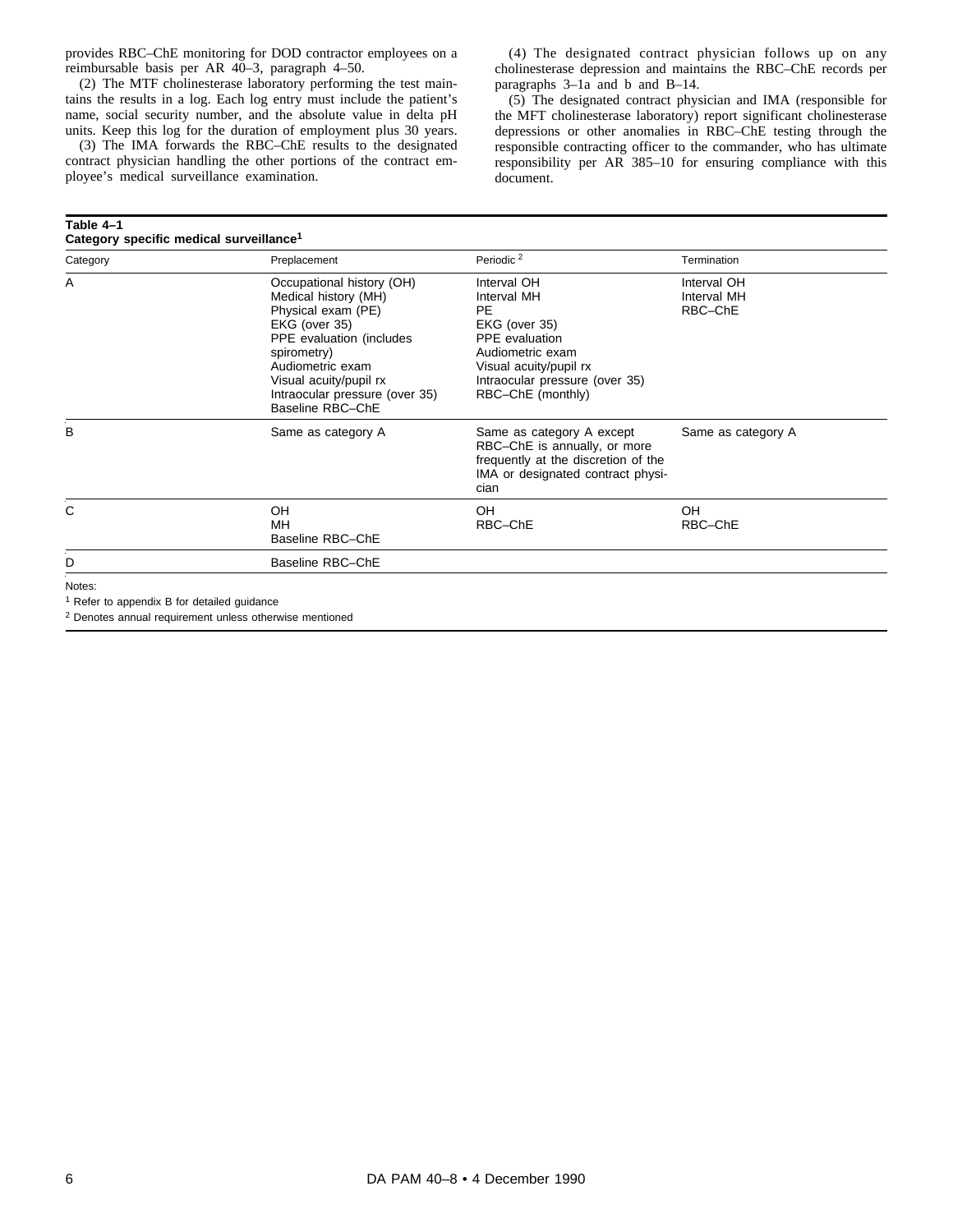## **Section I Related Publications**

# **AR 11–34**

The Army Respiratory Protection Program. (Cited in paras 2–4a and  $f(2)$ .)

# **AR 25–400–2**

The Modern Army Recordkeeping System (MARKS). (Cited in para  $3-1b.$ )

# **AR 40–3**

Medical, Dental, and Veterinary Care. (Cited in paras 24c(1) and 4–8b(1).)

# **AR 40–5**

Preventive Medicine. (Cited in paras 1–1a, 3–2b(3), B–5b(2), B–6, and  $B-10.$ )

# **AR 40–63/NAVMEDCOMINST 6810.1/AFR 167–3**

Ophthalmic Services. (Cited in para 2–4c(1).)

# **AR 40–66**

Medical Record and Quality Assurance Administration. (Cited in paras  $3-1d(3)$ , and  $B-14b$  and c.)

# **AR 40–400**

Patient Administration. (Cited in para 3–2b(2).)

# **AR 50–6**

Nuclear and Chemical Weapons and Materiel, Chemical Surety. (Cited in the summary paragraph and in paras 1–1a, 2–3d(1)(d), 2–4e(1), 3–1d(3), 3–2b(1), 4–5c(2), B–1a(2) and c(2)(b), B–4b, and  $B-8b.$ )

# **FPM Supplement 293–31**

Basic Personnel Records and Files System, (Cited in paras 3–1b and  $d(3)$ .)

# **TB MED 501**

Hearing Conservation. (Cited in para B-1c(3).)

# **TB MED 502/DLAM 1000.2**

Respiratory Protection Program. (Cited in paras 2–4a and f(2).)

# **TB MED 509**

Spirometry in Occupational Health Surveillance. (Cited in para  $B-1c(2)(a)$ .)

# **Unnumbered publication**

Memorandum, DACS–SF, Office of the Chief of Staff, 2 February 1990, subject: Changes to Department of the Army (DA) Toxic Chemical Agent Safety Policy. (Cited in para 2–5a(1).) (Copies are available from the Commander, USAEHA, ATTN: HSHB–MS Aberdeen Proving Grounds, MD 21010–5422.)

## **Section II Related Publications**

A related publication is merely a source of additional information. The user does not have to read it to understand this pamphlet.

# **ANSI Z87.1**

Practice for Occupational and Educational Eye and Face Protection

# **ANSI Z88.2**

Practices for Respiratory Protection

## **AR 340–17** Release for Information and Records from Army Files.

**AR 340–21**

The Army Privacy Program.

# **AR 385–10**

Army Safety Program.

# **AR 385–40**

Accident Reporting and Records.

## **AR 385–61**

Safety Studies and Reviews of Chemical Agents and Associated Weapon Systems.

# **AR 385–64**

Ammunition and Explosives Safety Standards.

# **29 CFR 1910.20**

Access to Employee Exposure and Medical Records. (Copies are available from the Superintendent of Documents, U.S. Government Printing Office, Washington, DC 20402.)

# **MIL–STD 282**

Filter Units, Protective Clothing, Gas–Mask Components and Related Products: Performance– Test Methods.

# **TB MED 503**

The Army Industrial Hygiene Program.

## **Unnumbered publication**

Message, U.S. Army Safety Center, CSSC–PROCEDURES, 162000Z Nov 88, DOD Explosives Safety Board (DDESB). (Copies are available from the Commander, USAEHA, ATTN: HSHB– MS, Aberdeen Proving Ground, MD 21010–5422.)

#### **Section III Referenced Forms**

# **DA Form 3076**

Army Occupational Health Report.

# **DA Form 4700**

Medical Record–Supplemental Medical Data.

# **DD Form 1556**

Request, Authorization, Agreement, and Certification of Training and Reimbursement.

# **OF 23**

Charge–out Record.

# **SF 512**

Clinical Record–Plotting Chart.

# **Appendix B**

**Medical Surveillance Program for Personnel With a Significant Potential for Exposure to Nerve Agents**

# **Section I**

# **Preplacement Examinations**

# **B–1. Category A and category B personnel**

The examining physician–

*a.* Obtains a comprehensive–

(1) Occupational history, with specific emphasis on prior potential exposures to cholinesterase–inhibiting substances (for example, organophosphate) and chemicals associated with cardiovascular, pulmonary, neorological, or psychiatric disease.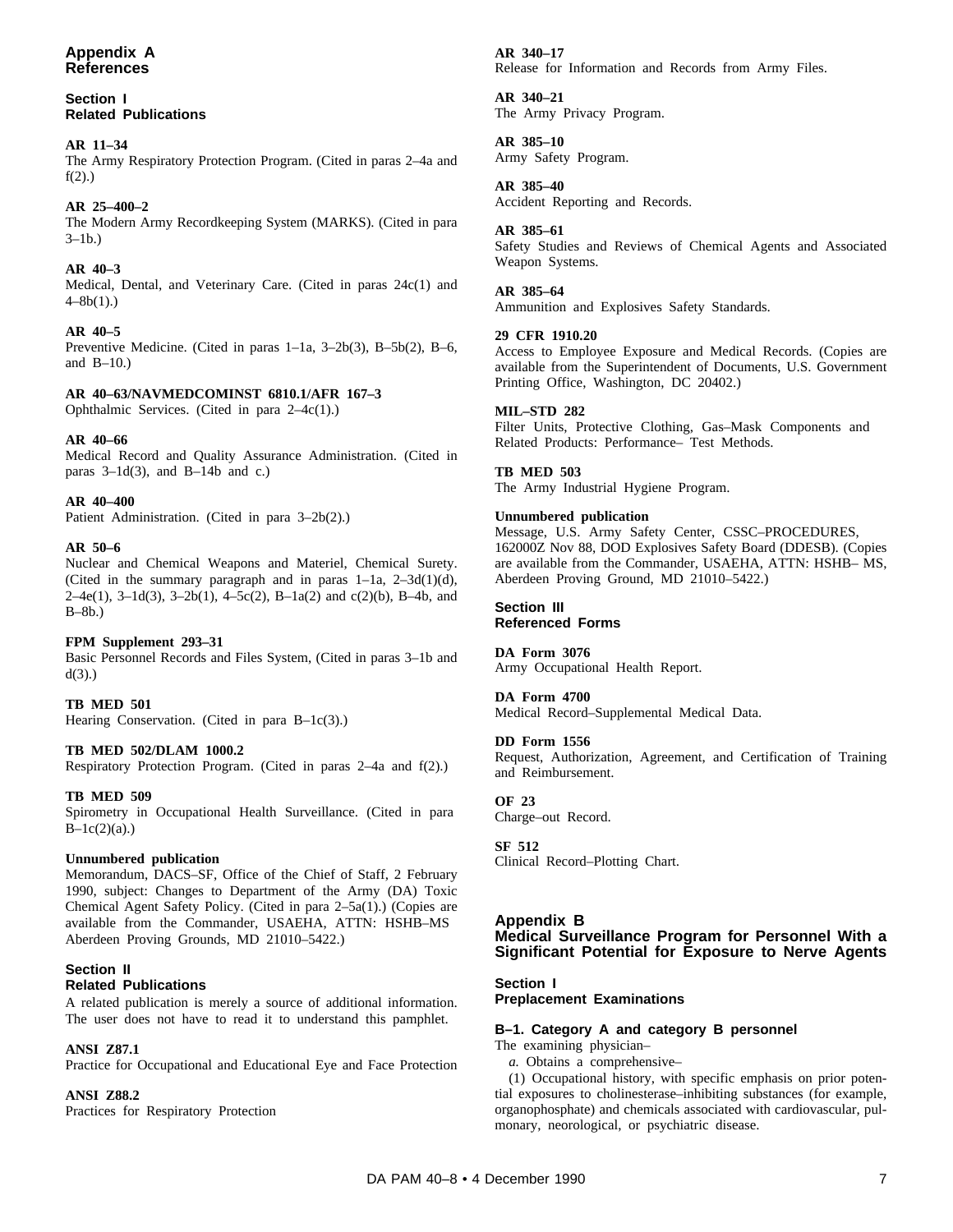(2) Medical history and review of systems, focusing on the skin, eyes, pulmonary, cardiovascular, and neurologic systems, and any potentially disqualifying factors identified in AR 506–6, chapter 3.

*b.* Administers a general physical examination–

(1) With emphasis on the diagnosis of possible disqualifying cardiovascular or pulmonary disease.

(2) To detect any significant abnormalities in visual acuity or hearing, the skin, or neurologic system.

*c.* Performs specific evaluations to include a (an)–

(1) Electrocardiogram (EKG) at rest for individuals age 35 and older. At the discretion of the examining physician, and individual may obtain a stress EKG if the individual is to perform strenuous activities using protective clothing and equipment.

(2) Evaluation of the individual's physical ability to perform work involving potential exposure to nerve agents using the respiratory PPE. This evaluation uses reliable evidence such as history (for example, recent successful completion of a mask confidence exercise) or observations (for example, a 'use' test) that show the individual can safely and effectively use the required respiratory PPE and that no physiologic or psychologic conditions impair the individual's ability to use this equipment. For this evaluation, document this evidence and the physician's written opinion of the individual's ability to use such equipment in the individual's occupational health record.

*(a)* The examining physician must document baseline pulmonary function tests including, as a minimum, the forced vital capacity (FVC), and the 1–second forced expiratory volume(FEV1). (See TB MED 509.) Subsequent evaluations of physiologic capability to wear a respirator do not require repeated documentation of pulmonary function studies unless specifically required by the examining physician. Abnormal pulmonary function tests alone are not grounds for (a) disqualification. If there are abnormal pulmonary function tests, consider the following before disqualifying an individual from respiratory PPE use: The individual's medical history, age, the nature of the work to be performed while wearing respiratory PPE, the type of respiratory PPE employed, the results of the tests of cardiovascular status and, if necessary, a 'use' test.

*(b)* The examining physician must inform the certifying official, in a confidential manner, of any individual who is physically unable to wear respiratory PPE. (See AR 50–6, chap 3.) If work practices require activities to be performed in full protective clothing (that is, TAP ensemble and protective mask), document, in the individual's occupational health record, the individual's ability to withstand heat stress and to withstand sustained use of the PPE.

(3) Audiometric examination to determine the individual's auditory acuity per TB MED 501.

(4) Determination of the near and distant visual acuity, pupillary reactivity and, for workers over age 35, intraocular pressure. Elevated intraocular pressure requires an ophthalmologist's evaluation and clearance to work in areas where potential exposure to nerve agent exists.

*(a)* All individuals will have corrected near and distant visual acuity of 20/40 or better in at least one eye.

*(b)* If corrective lenses are required to provide this acuity, order corrective lenses prior to the individual's placement in the workplace.

*(c)* Provide individuals working in eye hazardous areas or jobs with appropriate protective eyewear meeting the ANSI Z87.1 standards (to include, but not to be limited to, prescription and plano industrial safety glasses and chemical splash goggles).

*(d)* Instruct individuals on the importance of wearing eyewear and the proper use of these items (whether protective or merely to correct visual acuity), including optical inserts for the protective mask (if required).

(5) Determination of the individual's baseline RBC–ChE activity as required by paragraph B–12.

#### **B–2. Category C personnel**

*a.* No physical examination is required. However, the IMA or designated contract physician will obtain an occupational history with specific emphasis on prior potential exposures to cholinesterase–inhibiting substances.

*b.* The examining physician will also obtain an MH and a review of systems, focusing on the skin and eyes, cardiovascular, pulmonary, neurological, and psychiatric systems.

*c.* A determination of the individual's baseline RBC–ChE activity is required per paragraph B–12.

#### **B–3. Category D personnel**

*a.* No preplacement examination is necessary

*b.* A determination of the individual's RBC–ChE baseline is required per paragraph B–12. An RBC–ChE baseline does not necessarily have to be established at the installation visited.

*c.* Base the need for a baseline cholinesterase determination on the likelihood, frequency, and level of potential nerve agent exposure. The surety officer or IMA should not assume, for example, that all chemical surety inspectors or all foreign diplomats will require a baseline, since the risk of exposure may vary greatly from case to case. As general guidance–

(1) Transient visitors who are required to observe, review, or inspect agent operations (where engineering controls do not completely preclude the risk of accidental exposure) should be considered category D personnel.

(2) Casual visitors who may be receiving familiarization or orientation tours through facilities where agent operations are not ongoing or exposures are precluded by engineering controls need not be considered category D personnel.

#### **B–4. Abnormal findings**

In the event of abnormal findings on the preplacement examination, the examining physician–

*a.* Determines what (if any) work practice or personal protective clothing limitations are necessary to protect the health of the worker.

*b.* Informs the certifying official of these limitations in a conficential manner, after discussing these findings with the worker. (See AR 50–6, chap 3.)

#### **Section II**

#### **Periodic Job–Related Medical Surveillance**

# **B–5. Category A and category B personnel**

*a.* . All workers in categories A and B will receive an annual examination to determine their continued fitness, and to review their occupational exposure histories during the preceding year. (1) Pay special attention to the possibility of nonoccupationally related exposures to other substances producing effect similar to nerve agent effects, such as sholinesterase–inibiting pesticides.

(1) Pay special attention to the possibility of nonoccupationally related exposures to other substances producing effects similar to nerve agent effects, such as cholinesterase–inhibiting pesticides.

(2) Obtain a complete history concerning signs, symptoms, or adverse effects that may be connected to nerve agent exposure, heat stress, or continued use of PPE.

*b.* As a minimum, perform a review and update of work and MHs in addition to the examinations listed in B–1b and c(1) through (5) above.

(1) Perform category specific RBC–ChE monitoring according to the schedule provided in B–13 below.

(2) These tests should supplement other job specific surveillance tests indicated by worker exposures (if any) to substances other than nerve agent. (See AR 40–5, chap 5.)

#### **B–6. Category C personnel**

No annual medical examination is necessary other than for RBC–ChE monitoring and annually obtaining an occupational exposure history for the preceding year to determine job specific surveillance tests (if any) for substances other then nerve agents. (See AR 40–5, chap 5.) Perform category specific RBC–ChE monitoring according to the schedule provided in B–13 below.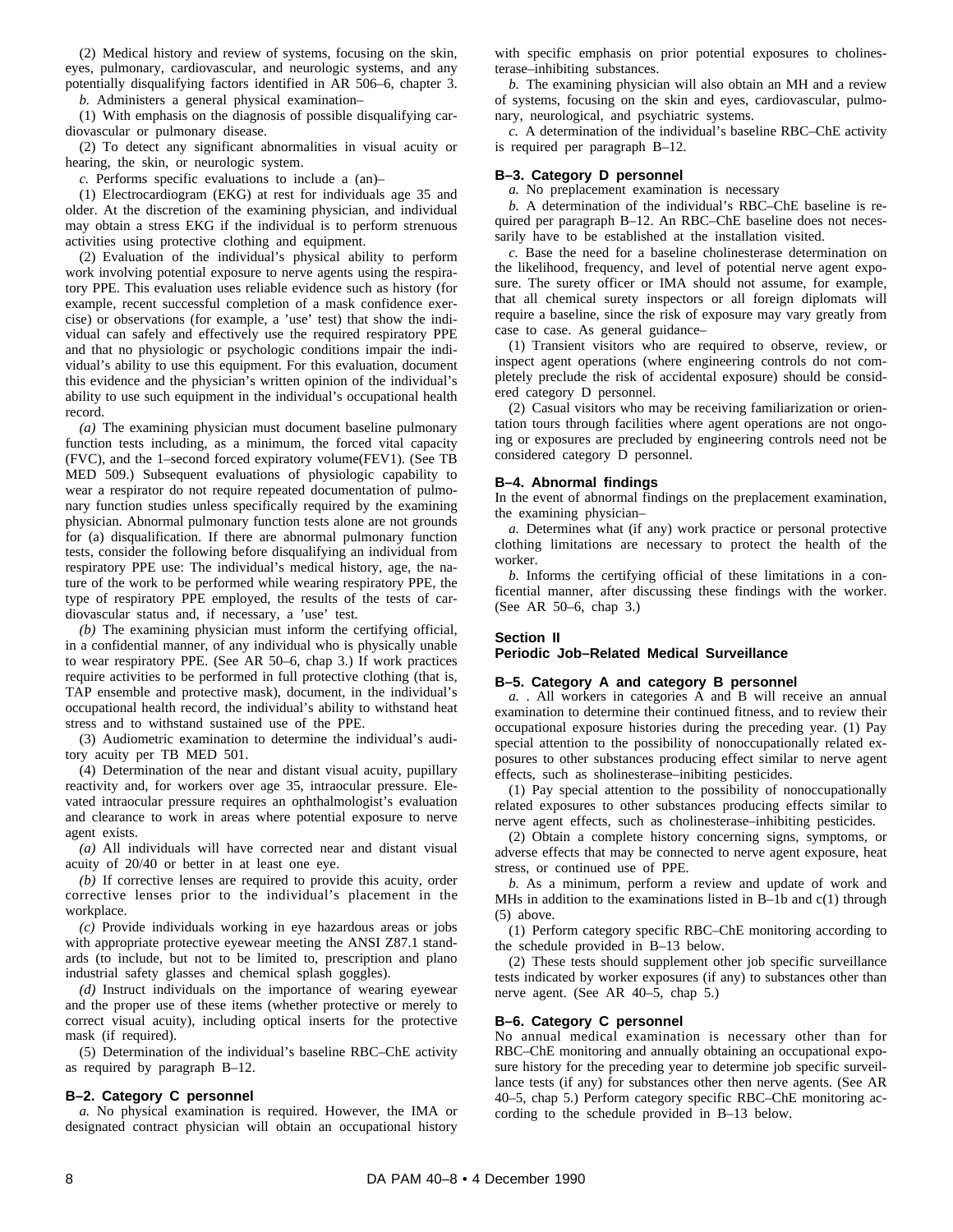## **B–7. Category D personnel**

No periodic medical examination is required.

#### **B–8. Abnormal findings**

In the event of abnormal findings on the periodic examination, the examining physician–

*a.* Determines what (if any) work practice or personal protective clothing limitations are necessary to protect the health of the worker.

*b.* Informs that certifying official of these limitations in a confidential manner, after discussing these findings with the worker. (See AR 50–6, chap 3.)

## **Section III Termination Examination**

## **B–9. Category A and B personnel**

The IMA or designated contract physician will update the occupational exposure history and medical review of systems as previously described in paragraph B–5. If at any of the previous examinations the individual was referred for specialty consultation, refer the individual again for followup evaluation. Perform a termination RBC–ChE.

#### **B–10. Category C personnel**

No special medical examination before termination of employment is necessary, other than updating the occupational exposure history for job specific surveillance tests (if any) for substances other than nerve agents. (See AR 40-5, chap 5.) Perform a termination RBC–ChE.

## **B–11. Category D personnel**

No termination examination is required.

#### **Section IV RBC–ChE Monitoring**

#### **B–12. RBC–ChE baseline**

A determination of the individual's baseline RBC–ChE activity is required as defined by the average value of two separate measurements obtained at least 24 hours or no more than 14 working days apart. During the time between the two RBC–ChE measurements, the individual should not be allowed to enter agent operating areas and should be warned to avoid exposure to any cholinesterase–inhibiting substances. If these two determinations vary by more than 0.05 delta pH units, obtain a third determination. In that case, the baseline RBC–ChE activity will then be the average value of all three measurements.

#### **B–13. Frequency of RBC–ChE monitoring**

*a. Category A personnel.*

(1) Perform RBC-ChE determinations monthly and following any requirement for individuals to work in heavily contaminated atmospheres of nerve agents where unknown or potentially high concentrations exist. (See table 2–2.)

(2) In addition, perform RBC–ChE determinations on any individual who has experienced a compromise in PPE or deficient engineering controls that have potentially resulted in exposure. Cholinesterase determinations are not required to perform as immediate laboratory procedures; however, potentially exposed personnel who are experiencing symptoms possibly related to nerve agent exposure should have RBC–ChE monitoring performed as soon as practicable. Asymptomatic individuals, potentially at risk for RBC–ChE depression by virtue of their recent work history, should not reenter heavily contaminated atmospheres until laboratory verification of baseline RBC–ChE levels have been obtained.

*b. Category B personnel.*

(1) Perform RBC–ChE determinations at least annually or more frequently at the discretion of the IMA or designated contract physician. Lint the frequency of RBC–ChE monitoring to the frequency

of potential exposure, recognizing that the RBC–ChE, after irreversible inhibition by nerve agent regenerates at the replacement rate for red blood cells (that is, roughly 1 percent increase in RBC–ChE activity per day).

(2) In addition, perform RBC–ChE determinations on any individual who has experienced a compromise in PPE or engineering control that has potentially resulted in exposure. Cholinesterase determinations are not required to be performed as immediate laboratory procedures; however, potentially exposed personnel who are experiencing symptoms possibly related to nerve agent exposure should have RBC–ChE monitoring performed as soon as practicable. Asymptomatic individuals, potentially at risk for RBC–ChE depression by virtue of their recent work history, should not reenter heavily contaminated atmospheres until laboratory verification of baseline RBC–ChE levels has been obtained.

*c. Category C personnel. RBC-ChE determinations are per*formed annually.

*d. Category D personnel.* No periodic RBC–ChE monitoring is required.

#### **B–14. Recording RBC–ChE monitoring results**

*a.* Plot the results on a graph (SF 512 (Clinical Record–Plotting Chart)) showing either the actual RBC–ChE values or the percentage RBC–ChE value expressed in percent of baseline versus time. If percentage values are plotted, not the absolute RBC–ChE values above the respective data points.

*b.* Incorporated the SF 512 into the outpatient occupational health record per AR  $40-66$ . In the event the SF  $512$  is maintained separately from the outpatient occupational health record, insert an OF 23 (Charge–out–Record) into the record identifying the responsible custodian.

*c.* On termination of employment (that is, either a permanent change of duty status involving a change in surveillance requirements or a permanent change in duty station), place the SF 512 in the outpatient record per AR 40–66.

#### **B–15. Action levels**

*a.* In the event the RBC–ChE activity drops below 75 percent of the baseline value, remove the affected individual(s) from further actual or potential nerve agent exposure. Perform RBC–ChE determinations weekly until the affected individual(s) return to work. Do not permit an individual to return to work until the–

(1) RBC–ChE has reached a value of at least 80 percent of the individual's baseline value.

(2) Individual has been asymptomatic for at least 1 week. Note the period of removal from work on the graph referred to in B–14 above.

*b.* Determine RBC–ChE activity when signs and symptoms of systematic uptake of nerve agents are apparent. In addition, local (minor) signs such as mitosis or localized sweating will necessitate an immediate RBC–ChE sample collection and removal from further potential exposure until the results of the determination are known.

## **Appendix C Qualitative Protective Mask Fit Testing**

#### **C–1. Isoamyl acetate test**

*a. Overview.*

(1) The test depends on the odor of isoamyl acetate, so–called banana oil because of its odor

(2) The test consists of two parts, odor sensitivity check and mask fit check

(3) The test location should be free of sources of ignition because isoamyl acetate is flammable. The flash point is 77°F and the lower explosive limit in air is 1 percent. The safe limit in air is 0.25 percent.

(4) The test chamber should be in a well ventilated room separate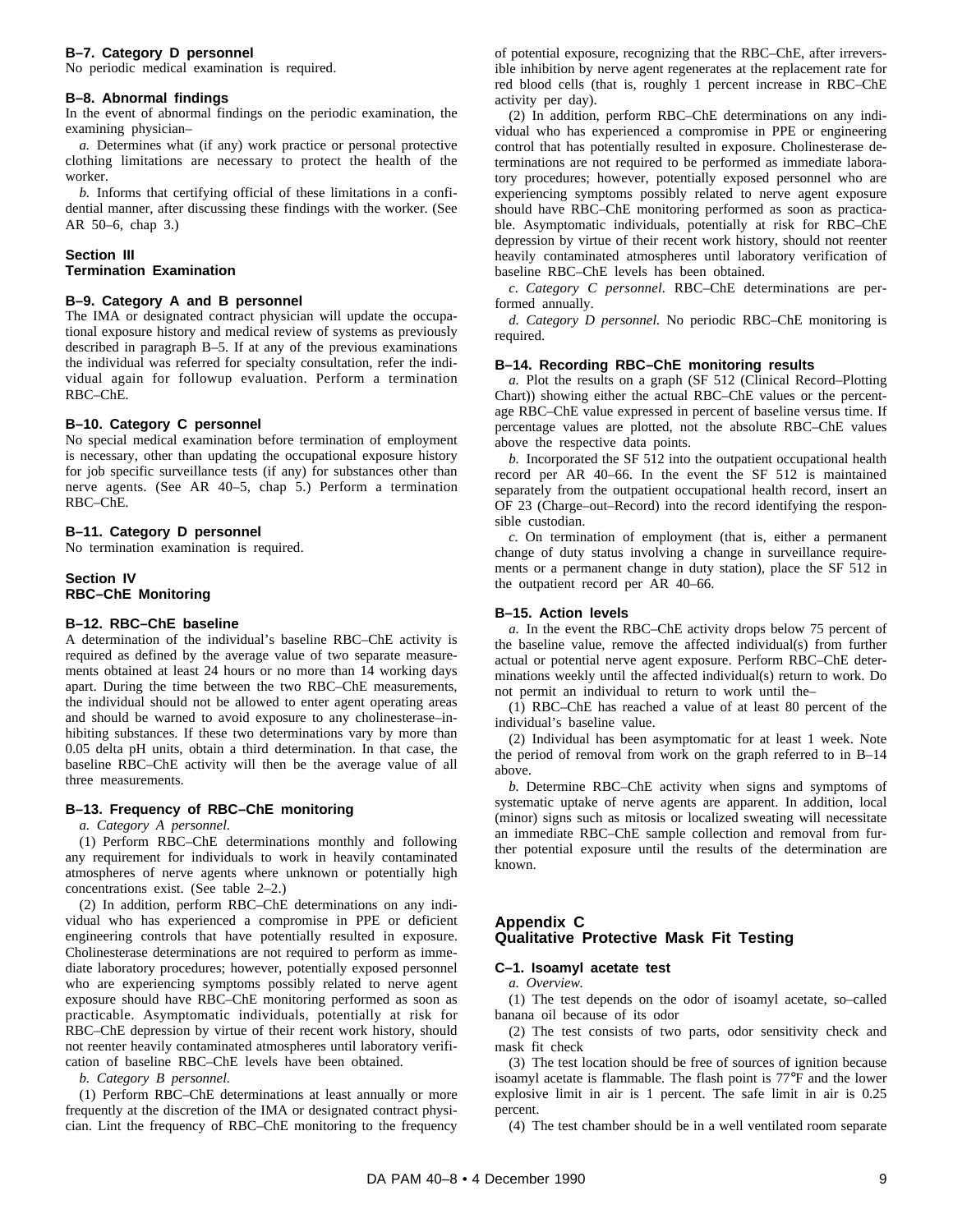from where the facepiece selection and sensitivity checks are performed to avoid olfactory fatigue.

(5) The test chamber consists of a plastic enclosure about 24 inches in diameter that covers the head and upper body of the test subject. A clear 55–gallon drum liner suspended upside down on a suitable frame is adequate.

*b. Equipment and supplies.*

(1) 55–gallon drum liner and suitable frame.

(2) Supply of 4– by 5–inch pieces of absorbent paper.

(3) Small bottle (2 to 4 ounces) of isoamyl acetate, eyedroppers calibrated in milliliter (ml), and a supply of cotton–tipped swabs.

(4) Four 1–liter glass jars with metal lids (for example, Mason or Ball jars).

(5) A stock solution of 1 ml of isoamyl acetate in 800 ml of odor–free water in a 1 liter container (from (4) above). Fresh solutions will be made up weekly.

(6) Two 1–liter containers (from (4) above, each containing 500 ml of odor–free water. These will be the blank solutions in the sensitivity test.

(7) A sensitivity solution of 0.5 ml of stock solution in 500 ml of odor–free water in a 1 liter container (from (4) above). Fresh solutions will be made daily.

(8) Preparation or expiration date should be marked on the containers of the stock and sensitivity solutions.

*c. Odor sensitivity test.*

(1) In a room separate from the test chamber, set up the two containers of blank solutions and the container of the sensitivity solution in random order.

(2) Instruct the test subject to identify the container of the sensitivity solution (isoamyl acetate solution) by opening lids and smelling. If the subject is unable to distinguish between the odor of the liquid in containers, olfactory impairment is assumed and C–2 below applies.

(3) Don and adjust protective mask prior to entering the test chamber room.

*d. Fit check.*

(1) Hang absorbent paper that has been folded in half and wetted with 0.5 ml of isoamyl acetate, on the hook in the top of the chamber (the examiner may accomplish this prior to the subject being tested).

(2) Wait 2 minutes before allowing the test subject to enter the chamber. This allows the isoamyl acetate concentration to reach the required level of 150 parts per million (nominal).

(3) Instruct the test subject to enter the test chamber and perform each exercise listed below for 30 seconds:

*(a)* Normal breathing.

*(b)* Deep breathing. Be certain breaths are deep and regular.

*(c)* Turn the head from side to side. Be certain movement is complete, with one turn every second. Avoid bumping of the respirator on the shoulders.

*(d)* Nod the head up and down. Be certain motions are complete and made about every second. Avoid bumping of the respirator on the chest.

*(e)* Talking. Read a paragraph that incorporates the full range of speech sounds such as the so-called rainbow passage used by speech therapists. Be certain the paragraph is read aloud and slowly.

*(f)* Normal breathing.

(4) Consider the mask fit adequate if the isoamyl acetate (banana oil) odor is not detected at any time during the fit test.

(5) Terminate the test if the isoamyl acetate odor is detected at any point during the test. Detection of the banana oil odor of the isoamyl acetate by the subject indicates that the mask does not fit or is defective.

(6) Remove the wetted paper after the subject leaves the test chamber and deposit in a closed container.

(7) If the test is not passed satisfactorily, either because of improper mask size or the mask is found to be defective, instruct the test subject to obtain a new mask and repeat the entire fit test sequence.

(8) If the mask is found to be defective, issue a new mask and turn in the defective mask as unserviceable.

#### **C–2. Irritant fume protocol**

*a.* When an individual's olfactory senses are impaired, test the mask for fit and leakage with irritant smoke.

*b.* Allow the test subject to smell a weak concentration of the irritant smoke to become familiar with the characteristic odor of each.

*c.* Have the test subject properly don the mask and wear it for at least 10 minutes before starting the fit test.

*d.* Review this protocol with the test subject before testing.

*e.* Instruct the test subject to perform the conventional positive pressure and negative pressure fit checks. Failure of either check is cause to select an alternate respirator.

*f.* Break both ends of a ventilation smoke tube containing stannic oxychloride, such as the MSA part no. 5645, or equivalent. Attached a short length of tubing to one end of the smoke tube. Attach the other end of the smoke tube to a low pressure air pump set to deliver 200 ml per minute.

*g.* Advise the test subject that the smoke can be irritating to the eyes and instruct the test subject to keep the eyes closed while the test is performed.

*h.* Direct the stream of irritant smoke from the tube towards the face seal area of the test subject. Begin at least 12 inches from the facepiece and gradually move to within 1 inch, moving around the whole perimeter of the mask.

*i*. Instruct the test subject to perform each exercise for 1 minute while the mask seal is being challenged by the smoke:

(1) Normal breathing.

(2) Deep breathing. Be certain breaths are deep and regular.

(3) Turn the head from side to side. Be certain movement is complete. Alter the test subject not to bump the mask on the shoulders. Have the test subject inhale when the head is at either side.

(4) Nod the head up and down. Be certain motions are complete. Alter the test subject not to bump the mask on the chest. Have the test subject inhale when the head is in the fully up position.

(5) Talk slowly and distinctly, count backwards from 100.

(6) Normal breathing.

*j.* If the irritant smoke produces an involuntary reaction (cough) by the test subject, stop the test. In this case, reject the tested respirator and select another one.

*k.* Give each test subject passing the smoke test, without evidence of a response, a sensitivity check of the smoke from the same tube to determine whether the test subject reacts to the smoke. Failure to evoke a response will void the fit test.

*l.* Perform steps, e, h, and i above in this protocol in a location with exhaust ventilation sufficient to prevent general contamination of the testing area by the irritant smoke.

*m.* Use masks successfully tested by the protocol in contaminated atmospheres. (See AR 385–61, table 2–3.)

## **Appendix D**

## **Diagnosis and Treatment of Nerve Agent Intoxication: General Information for Healthcare Providers**

## **D–1. General**

*a.* This appendix provides general information to medical personnel treating nerve agent intoxication from both surety and research, development, test, and evaluation (RDTE) materiel. Although RDTE dilution materiel may be significantly less hazardous than surety materiel, RDTE solutions may represent significant exposure potential to highly hazardous substances.

*b.* This appendix is not intended to provide doctrine on self–aid, buddy–aid, or first aid to nonmedical personnel.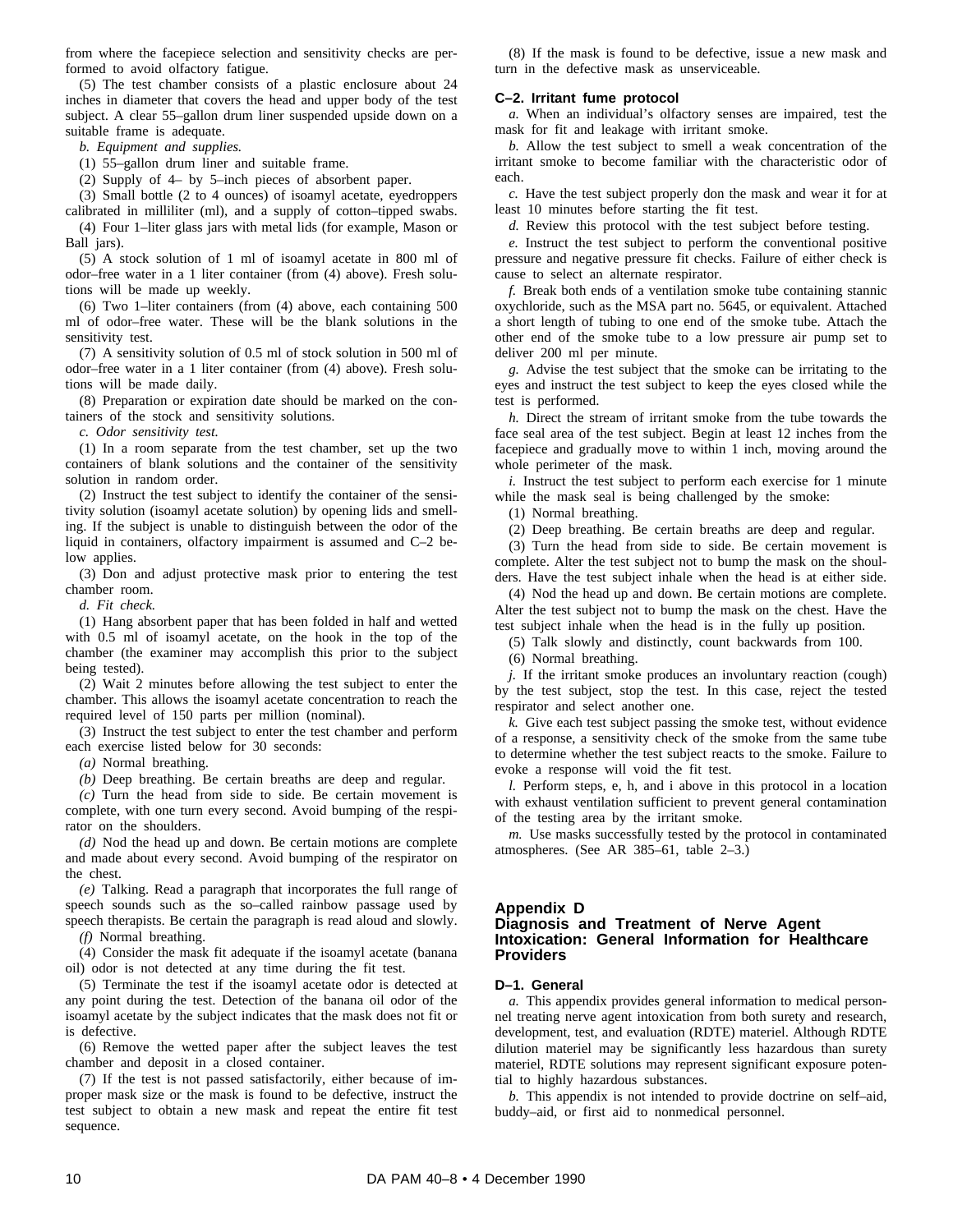#### **D–2. Routes of entry**

The routes of entry are through inhalation and eye and skin absorption. Ingestion is rarely a route of entry.

#### **D–3. Toxicology**

*a.* Nerve agents GA, GB, GD, and VX are readily absorbed and hazardous through all routes of exposure, in both liquid and vapor forms. The most prominent physiological effects result from inhibition of the cholinesterase enzymes distributed throughout the nervous system. The resultant excess acetylcholine at the site of the parasympathetic nerve endings produces–

(1) Characteristic muscarine-like effects including mitosis, rhinorrhea, broncho-constriction, and increase gastrointestinal motility.

(2) Nicotine–like effects including muscle fasciculation, weakness, or flaccid paralysis. The accumulation of excessive acetylcholine in the brain and spinal cord results in characteristic central nervous system effects such as difficulty in concentrating, anxiety, depression of respiratory center, convulsions, or coma.

*b.* A few controlled studies were conducted in an attempt to scientifically document potential long–term psychoneurological effects such as memory loss, decreased alertness, decreased problem-solving abilities, language problems, and decreased eye–hand coordination. No long–term effects from repeated low level exposure to nerve agents were identified except slowed electroencephalogram wave changes without clinical correlation.

*c.* Although certain organophosphate pesticides were shown to be teratogenic in animals, these effects were not documented in carefully controlled toxicological evaluations for nerve agents.

#### **D–4. Signs and symptoms**

*a.* The onset of the signs and symptoms of exposure to nerve agents may occur within several minutes of the exposure, but lower levels of exposure may delay the onset for several hours. The time interval between exposure and the onset of symptoms depends on the degree and route of exposure, as well as the type of agent involved.

*b.* Local symptoms may be the first noted effects.

(1) With minimal vapor exposure, the first effects may be evidenced in the eye or respiratory tract. Evidence of ocular exposure with marked mitosis and associated symptoms may be unilateral. Respiratory system effects vary from minor local upper respiratory congestion to significant respiratory embarrassment including chest tightens, wheezing, increased bronchial secretions, respiratory arrest, or death depending on biologically absorbed doses.

(2) Local sweating, with fasciculation, may occur as a result of localized cutaneous exposure and may precede more significant signs and symptoms of agent absorption.

(3) Other effects of exposure may include changes in heart rate or blood pressure, or involuntary micturition, depending on the route and dose of exposure.

#### **D–5. Treatment**

*a.* Prior to rendering aid, take steps for self protection, such as donning a protective mask and other protective equipment.

(1) Immediately remove the casualty from the source of exposure and decontaminate to minimize the spread of contamination.

(2) Remove any nerve agent in the casualty's eye by flushing with copious amounts of water.

(3) Remove all clothing.

(4) Immedicately decontaminate the patient with  $5$  percent hypochlorite (bleach) while protecting the airway and assuring appropriate placement of the mask over the uncontaminated face. Do not use the bleach solution on open chest or abdominal wounds, or in the mouth or eyes. Wash these areas with copious amounts of water.

*b.* Administer atropine with the onset of systemic effects or respiratory embarrassment. It may be necessary to administer large doses of atropine to maintain a satisfactory respiratory status.

(1) In severe nerve agent intoxication, the effect of each injection

of atropine may be transient, lasting only minutes. Therefore, observe the patient as closely as possible and readminister atropine at appropriate intervals to relieve the muscarinic and central nervous system effects of the nerve agent.

(2) A therapeutic oxime, pralidoxime chloride (2–PAC C1), may be useful in the treatment of GA, GB, GD, and VX nerve agent intoxication.

*c.* Initiate appropriate measures, such as artificial respiration, administration of oxygen, and removal of bronchial secretions, as indicated. Draw a blood sample for RBC–ChE determinations. Treat any evidence of seizure disorder with intravenous or intramuscular diazepam as quickly as possible to attempt to avoid sequelae of uncontrolled convulsions. Give 5 to 10 mg of diazepam slowly and intravenously, to control convulsions in this event. Do not administer morphine to nerve agent intoxicated patients because it intensifies and prolongs the depressant effect of the anticholinesterases on ventral horn cells of the spinal cord, resulting in general motor paralysis.

*d.* Ocular symptoms, produced by local absorption of nerve agents, do not response to the systemic administration of atropine. Relieve ocular pain or discomfort by local instillation of 2 or 5 percent homatropine solution, repeated as needed at intervals of several hours for 1 to 3 days. Severe symptoms may require the local instillation of 1 percent atropine sulfate ointment.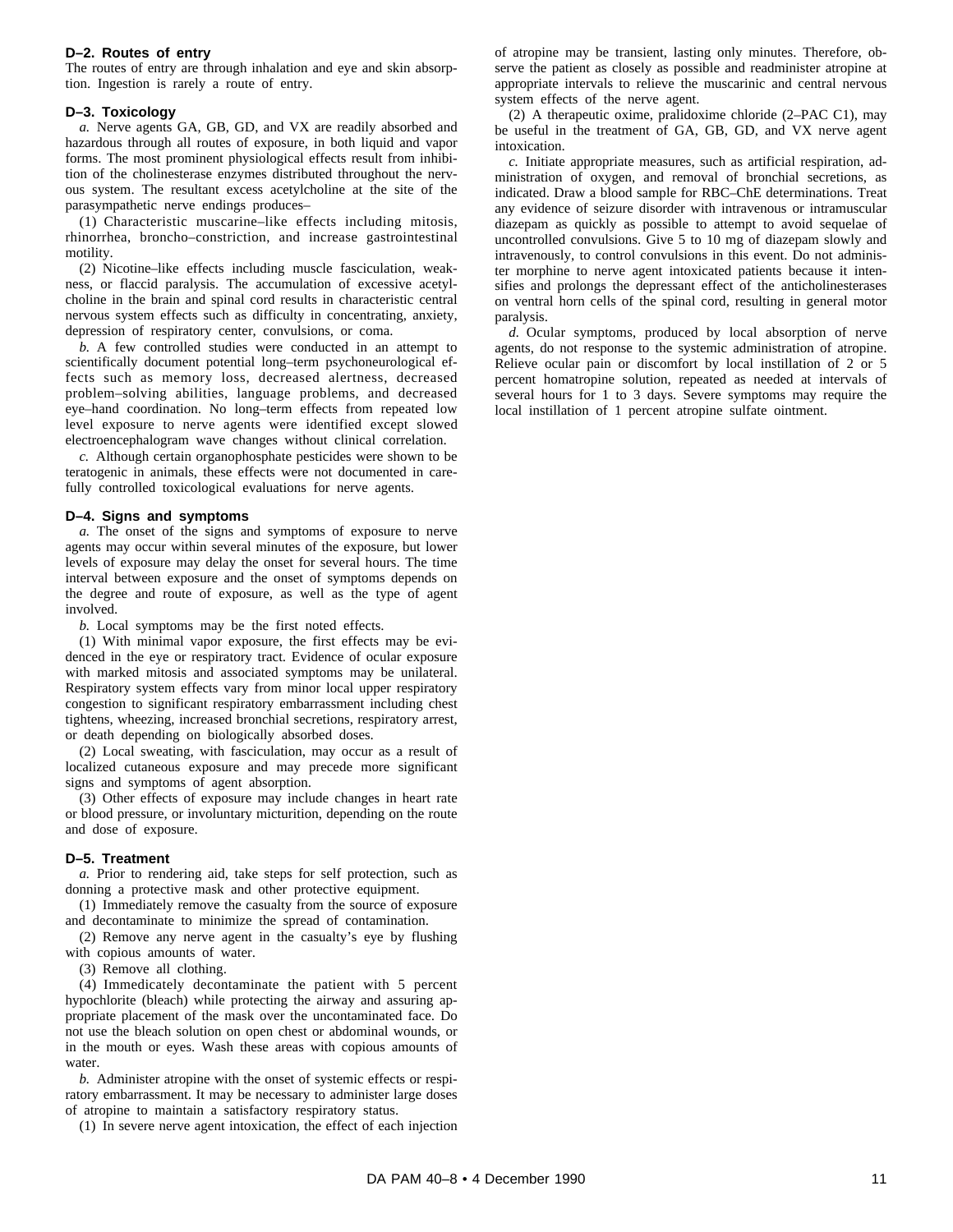# **Glossary**

**Section I Abbreviations**

**ANSI** American National Standards Institute

**CAS** chemical abstracts service

**CFR** Code of Federal Regulations

**DA** Department of the Army

**DOD** Department of Defense

**DPE** demilitarization protective ensemble

**DSN** defense switched network

**EKG** electrocardiogram

**FEV1** forced expiratory volume in 1 second

**fpm** feet per minute

**FVC** forced vital capacity

**IMA** installation medical authority

**m** meter

**mg** milligram(s)

**MH** medical history

**ml** milliliters

**MSDS** material safety data sheet

**MTF** medical treatment facility

## **NIOSH/MSHA**

National Institute for Occupational Safety and Health/Mine Safety and Health Administration

## **OH**

occupational history

## **PE**

physical examination

# **PPE**

personal protective equipment

**RBC–ChE** red blood cell cholinesterase

**RDTE** research, development, test, and evaluation

**SCBA** self–contained breathing apparatus

**SOP** standing operating procedure

**TAP** toxicological agent protective

# **TAPES**

toxicologic agent protective ensemble, self–contained

## **TWA**

time–weighted average

## **Section II Terms**

## **Agent area**

A physical location where entry and exit are restricted and controlled; and where agents GA, GB, GD, and VX are manufactured, processed, packaged, repackaged, demilitarized, released, handled, stored, used, and/or disposed.

# **Agent GA**

The chemical dimethylphosphoramidocyanidate, chemical abstracts service (CAS) registry number 77–81–6, in pure form and in the various impure forms that may be found in storage as well as in industrial, depot, or laboratory operations.

# **Agent GB**

The chemical isopropyl methylphosphonofluoridate, CAS registry number 107–44–8, in pure form and in the various impure forms that may be found in storage as well as in industrial, depot, or laboratory operations.

# **Agent GD**

The chemical phosphonofluoridic acid, methyl-1, 2, 2-trimethylpropyl ester, CAS registry number 96–64–0, in pure form and in the various impure forms that may be found in storage as well as in industrial, depot, or laboratory operations.

## **Agent operating area**

That portion of an agent area where workers are actively conducting nerve agent operations.

# **Agent VX**

The chemical phosphonothioic acid, methyl–S– (2– (bis (1–methylethyl) amino) ethyl) 0-ethyl ester, CAS registry number 50782–69–9, in pure form and in the various impure forms that may be found in storage as well as in industrial, depot, or laboratory operations.

# **Agent worker**

An individual assigned to exposure category A, B, or C.

## **Airborne exposure limits**

Allowable concentrations in the air for occupational and general population exposures.

## **Ceiling value**

Normally refers to the maximum exposure concentration at any time, for any duration. Practically, it may be an average value over the minimum time required to detect the specified concentration.

## **Certifying official**

For military and DA civilian personnel, the immediate commander (or, if civil service, the director) who is responsible for the operation or security, or both, of chemical weapons or materiel. If the commander or director is a colonel or a GM/GS–15, or above, he or she may delegate subordinates to act as organization certifying officials. Such designees should be supervisors who and feasibly cause sufficient personal contact to be maintained with personnel to continually evaluate them. For Army contractor personnel, the Army official so designated in the contract is the certifying official. The certifying official certifies that personnel being considered for assignment to chemical surety duties meet the qualifications requirements of the chemical personnel reliability program.

## **Designated contract physician**

U.S. civilian physician under contract to provide occupational health services to employees at U.S. Government–owned facilities.

# **Exposed worker**

*a*. An exposed worker is an individual who –

(1) Exhibits clinical signs or symptoms of nerve agent intoxication, or

(2) Has cholinesterase depression, consistent with nerve agent effect (see para D–3).

*b.* A potentially exposed worker is an individual who works in an agent operating area where levels of nerve agent –

(1) Exceed the protective capability of the PPE, or

(2) Are detectable and there is a breach in PPE or engineering controls

# **Impervious**

Providing protection by precluding penetration of nerve agents (as demonstrated by methods prescribed in MIL–STD 282) for the useful life of the item concerned.

# **Installation medical authority.**

IMA refers to the unit surgeon, command surgeon, U.S. Army medical department activity/U.S. Army medical center commander, or the installation director of health services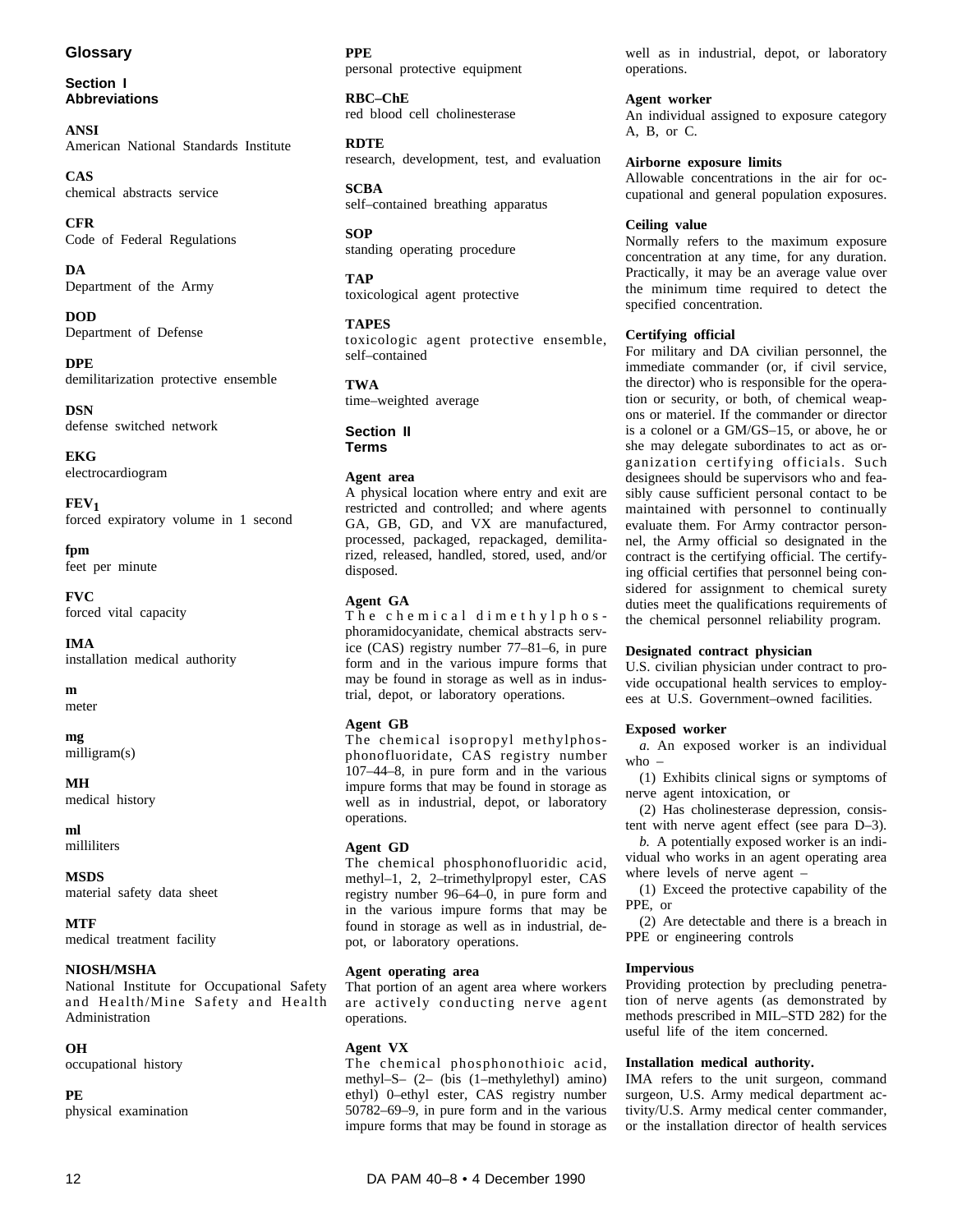or representative, responsible for the provision of medical support at the unit, command, or installation concerned.

## **Laboratory–type hood**

An enclosed ventilation device that does not require the insertion of any portion of the individual's body other than the hands and arms, and that is designed, constructed, and maintained as described in appropriate portions of this pamphlet.

## **Potential exposure (see exposed worker)**

## **Source emissions**

All intentional, uncontrolled release of nerve agents GA, GB, GD, and VX to include stack emissions.

## **Section III Special Abbreviations and Terms**

This section contains no entries.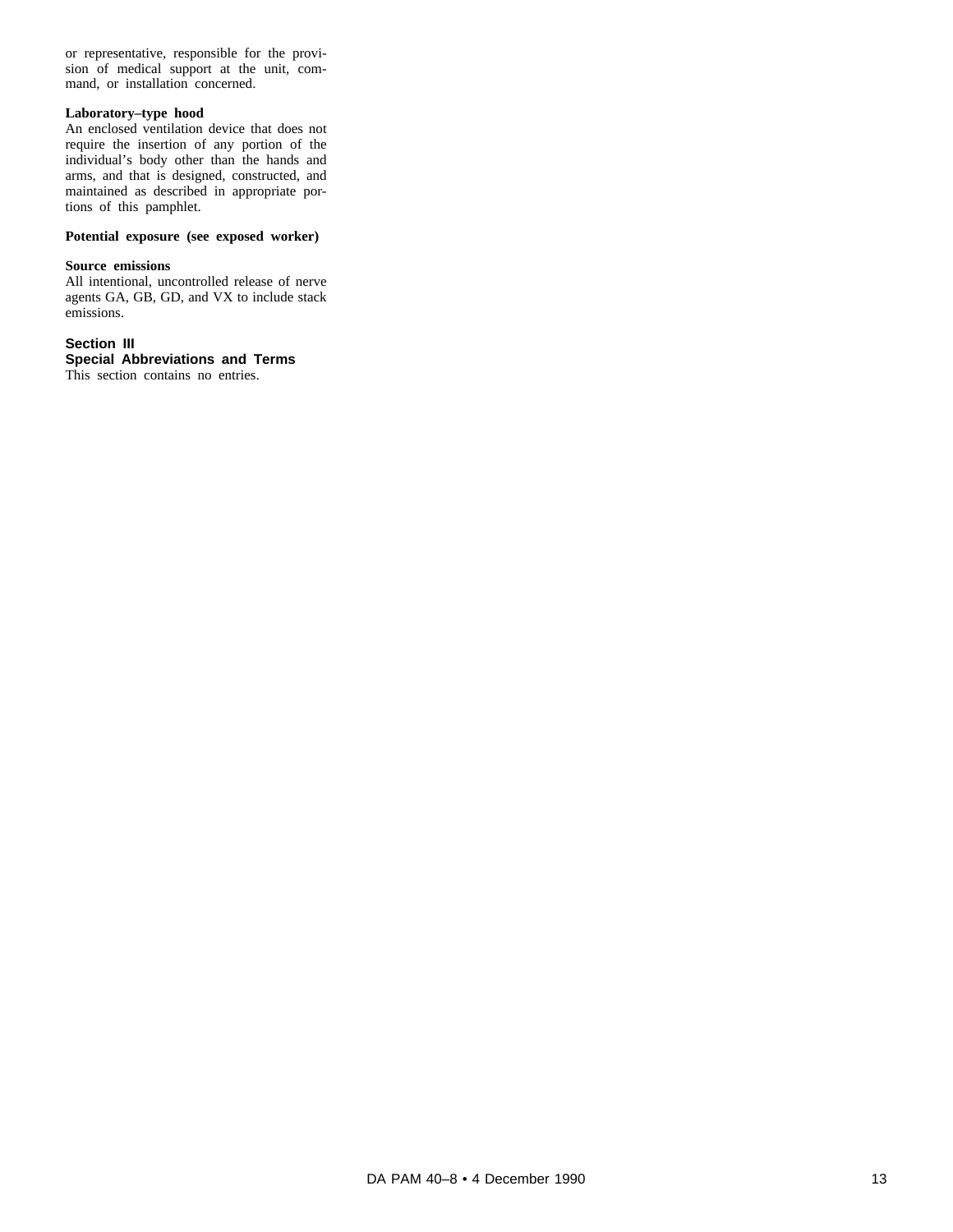## **Index**

This index is organized alphabetically by topic and by subtopic within a topic. Topics and subtopics are identified by paragraph number.

- **Absorption, D–2, D–3***a***, D–4***(2)*
- **Acetycholine, D–3***a*
- **Agent operating area, 2–2***a***, 3–1***a***(1),** glossary
- Agent operations,  $2-3d(1)(a)$ ;  $2-4a$ ,  $e(1)$ and (2); 2-5a(2)(a), b; 4-2a; B-3  $c(1)$ **and (2)**
- **Airborne concentrations, 2–1***a***, table 2–1**
- Antidote. See Atropine, diazepam, and **pralidoxime chloride**
- **Atropine, D–5***b***,** *b***(1), and** *d*

**Bleach, D–5***a***(4)**

- **Certifying official,**  $2-4c(2)$ **,**  $3-2b(1)$ **, B–1***c***(2)***(b)***, B–4***b***, B–8***b***, glossary**
- Contamination,  $2-3$ ,  $3-3$   $a(1)$  and  $b$ , **D–5***a***(1)**
- Decontamination,  $2-3a(4)$ ,  $3-3b$  and *d***(2)***(d)***, D–5***a***(1) and (4)**
- **Designated contract physician, 2–4b and** *c***(2); 3–1***b* **,** *c***(1)***(b)* **and (2),** *d;* **3–2***b;* **3–3** *b, c,* **and** *d***(3); 4–1***a;* **4–3***b***(1)***(a), c***(2) and**  $(3)$ ;  $4-4$ ;  $4-5a$ ;  $4-8b(3)$ ,  $(4)$ , and  $(5)$ ; **B–2***a;* **B–9; B–13***b***(1); glossary Diazepam, D–5***c*
- **Emergency procedures, 2–3***d***(2), 3–3***d***(2)***(d)* **Equipment**

Mask testing, app C–1 Personal protective, *See* Personal protective equipment Protective ensembles,  $2-4e(2)$  *(b),*  $4-2a(2)$ and  $b(2)$ 

- **Respiratory** protective,  $2-4e(2)$  and  $(3)$ ,  $B - 1c(2)$
- **Self–contained breathing apparatus.** *See* Personal protective equipment Supplied–air breathing apparatus, 4–2*a*(2)
	- Toxicological agent protective ensembles, 4–2*a*(1)

#### **Examinations**

- Documentations of,  $4-6$ ,  $B-1c(2)$  and (2) *(a)* Periodic, 4–4, B–5, B–6, B–7, B–8 Preplacement, 4–3, B–1, B–2, B–3*a,* B–4 Termination,  $4-5$ , B-9, B-10, B-11, B–14*c* **Examining physician, 3–1a; 3–2a; 4–6;**
- **4-7;** B-1,  $c(1)$ , and  $c(2)$  (*a*) and (*b*); **B–2***b;* **B–4; B–8**

#### **Exposure**

Accidental, 2–5*c,* 4–7, B–3*c*(1)

- Control of, 1–1*b*
- Limits of, 2–1, table 2–1
- Monitoring; 2–5, 4–7*a,* and *c*
- Measurement of, 2–5*d*
- Nonoccupationally related, B–5*a*(1)
- Potential, 2–4*d*(1); 3–1 *a* and *c*(2); 3–2*a*(2) and (3); 3–3c,  $d(1)$ , (2) (a) and (b); 4–1*a;* 4–2; 4–3*a, b*(2) and c(1)*(a);* B–1; *c*(2) and (4); B–2*a;* B–13*b*(1) and (2); B–15*a* and *b;* D–1a
- **Record of,** *See* **Recordkeeping**
- **Hazard communication, 3–3***d*
- **Health education program, 3–3***a* **and** *c*
- **Homatropine solution, D–5***d*
- **Hoods, laboratory type, 2–3** $a(5)$ **,**  $b(1)$  **and (3),** *c***(1) and (2); glossary**
- **Installation** commander,  $2-4a$  and  $c(1)$ ; **2–5***a***(1) and (2)** *(a)***; 3–1***c***(1); 3–3** *a, c,* **and** *d;* **4–4; 4–5** *c;* **4–8***b***(5)**
- **Installation Medical Authority, 2–4***b* **and** *c***(2); 3–1***b,* **c(1)***(b),* **and (2),** *d;* **3–2***b;* **3–3***a, b,* **c,** *d***(3); 4–1***a;* **4–2; 4–3***b***(1)***(a), c***(2) and (3); 4–4; 4–5a; 4–8***b***(3) and (5); B–2***a;* **B–3***c;* **B–9; B–13***b***(1); glossary Irritant fume protocol, 2–4***e***(1), C–2**
- Material Safety Data Sheets,  $3-3d(2)(e)$ , **3–4**
- **Miosis, B–15***b,* **D–3***a***(1), D–4b(1)**
- **Monitoring**
- New Agent operations,  $2-5b(1)$  and (2) Routine operations, 2–5*a*(1)
- **Morphine, D–5***c*
- Nerve agents Ocular symptoms, D-4b, **D–5***d* **Physiological effects, D–3***a* **Routes of entry, D–2 Signs and symptoms, 3–2***b,* **4–8***b***(5), B–15***b,* **D–4**
- Occupational health record,  $3-1a$ ,  $c(2)$ , *d***(1); 3–2***b***(5); 4–3***c***(2)***(b);* **4–6; 4–7***b* **and**  $c$ *;* **B**-1 $c$ (2) and (2)*(b)*
- **Odor sensitivity test, 2–4***e***(1), app C**
- **Office of The Surgeon General, 3–4***b*
- **Optical inserts.** See Personal protective **equipment**
- **Periodic examination.** *See* **Examinations**
- Personal protective equipment Clothing, **2–2***b,* **2–5***a***(1), 4–3***a***(2), 4–6***c,* **B–1***c***(1) and (2)***(b),* **B–4***a,* **B–8***a* **Eyewear, B–1***c***(4)** *(b)* and  $(c)$  **Goggles, B–1;**  $c(4)(c)$  **Limitations on, 4–6***c* **Masks, 2–4***c***(2), (1) and (2)***(b);* **B–1***c***(2), (2)***(b),* **and (4)** *(d);* **D–5***a* **and** *a***(4) Optical inserts, 2–4***c* **Record of,** *See* **Recordkeeping Respirators, 2–4** *b,* **d(2),** *f*; table 2-2 Self-contrained breathing **apparatus, 2–4***e***(2)(b), 4–2a(2), table 2–2 Pralidoxime chloride, D–5***b***(2)**
- **Preplacement examination,** *See also* **Examinations**
- **Quality assurance, See Red blood cell–cholinesterase**
- **Record keeping For contract employees, 4–8***b***(2) Of atmospheric samples, 3–1***c,* **4–7***c* **Of exposure, 3–1***a, 3–2***b(5), 4–7***b* **Of hazard communication training, 3–3***d***(4)** Of occupational health records, 3-1, **4–3***b(2)(b),* **4–6, 4–7***b* **and** *c,* **B–1***c***(2) and**  $(2)(b)$ , **B**-14*b* Of personal protective **equipment, 3–1***a* **and** *c***(2)** *(c),* **3–2***a***(4),**  $B-1c(2)$ ,  $B-5a(2)$  Of red blood **cell–cholinesterase results, B–14**
- **Red blood cell–cholinesterase Action lev**els, B-15 Baseline determinations,  $B-1 c(5)$ ,  $B-2c$ ,  $B-3b$  and *c*,  $B-12$ , **B** $-13a(2)$  and  $b(2)$  Depression of,  $4-8b(4)$ **and (5), B–13***a***(2) and** *b(2)* **Monitoring of contract employees, 4–8***b* **Quality assurance program, 4–8***a* **Record of monitoring,** *See* **Recordkeeping**
- **Reporting requirements, 3–2***b*
- Research, development, test, and **evaluation material, D–1***a*

**Respiratory protection program, 2–4***a*

- **Safety officer, 2–3***d***(1)***(b),* **3–2***b***(4), 4–2**
- **Smoke capture test, 2–3***b***(1)**
- **Source emissions, 2–3***a***(2), table 2–1, glossary**
- Standing operating procedures, 2-3d, **3–3***b,* **3–3***d***(2)***(e)*
- **Supervisor, 2–3** $d(1)(a)$  **through**  $(d)$ **, 3–1** $d(1)$ **Surety officer, 3–2***a,* **4–2, B– 3***c*
- **Termination examination, See Examinations**
- **Toxicological evaluations, D–3***c*
- **Treatment, For exposure to nerve agents, 4–7***a,* **D–1 For systemic effects, D–5***b* **and** *d* **Measures of, D–5***c*
- Ventilation,  $2-3a(5)$ , *b*, and  $c(1)(b)$ ; **2–5***b***(2)***(b);* **app C**
- **Visitors, 2–4***d***(2), 4–2** *d,* **B–3***c***(1) and (2)**

**Waivers, 1–4**